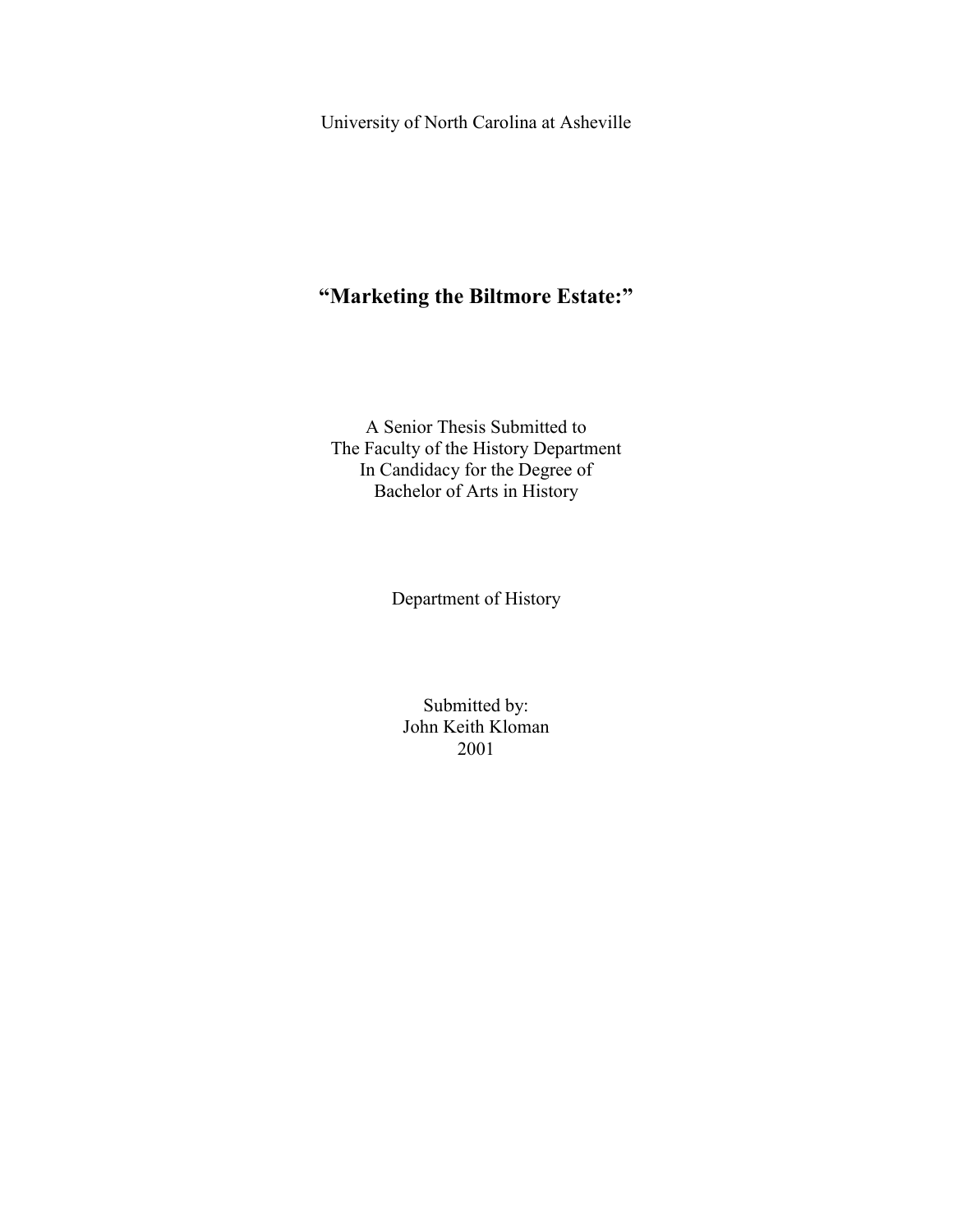George W. Vanderbilt first came to Asheville in 1888 with his mother on vacation. Though he left Asheville repeatedly, his heart never did. This led him to visualize building an estate modeled after an English manor, "One that would serve not only as a showcase for his cherished collections and a retreat for entertaining but also a profitable, self-supporting business."<sup>1</sup> Through world wars and depressions his vision has remained intact. The Biltmore house is the only estate of its size in America and the largest privately owned estate in the world. Most estates of this magnitude have fallen into the public domain because of the great cost of conservation, preservation, and upkeep. The Biltmore Company has remained private due only to the continual reinvention of itself through estate marketing and careful attention to what its guest want and the means to make it possible. As one of America's best examples of a heritage tourism destination, its solvency is safe for future generations.

The North Carolina Department of Commerce describes Heritage Tourism as, "travel that is motivated by a desire to experience the authentic natural, historic and cultural resources of a community or region."<sup>2</sup> Biltmore allows its visitors to see a snapshot in time of an era gone by. It is probably the single best living example of the gilded age in American history and the excesses of its wealthy class.

In, "Heritage Tourism is Hot," Rachel Dickinson a contributing journalist for American Demographics points out that while the majority of tourists still travel for such things as visits to cities, beaches, family, lakes, and resort-style destinations, nearly 45% intend to visit a historic site while on vacation. In her article she quotes David Listokon, a professor at the Center for Urban Policy Research at Rutgers University in New Jersey,

<sup>&</sup>lt;sup>1</sup> Jerry F. Patterson, The Vanderbilts (New York: Henry Abrams Inc. 1989). 163.

<sup>&</sup>lt;sup>2</sup> N.C. Commerce Home, "Heritage Tourism Program," http://www.commerce.state.nc.us/tourism/heritage/ (25 October 2001)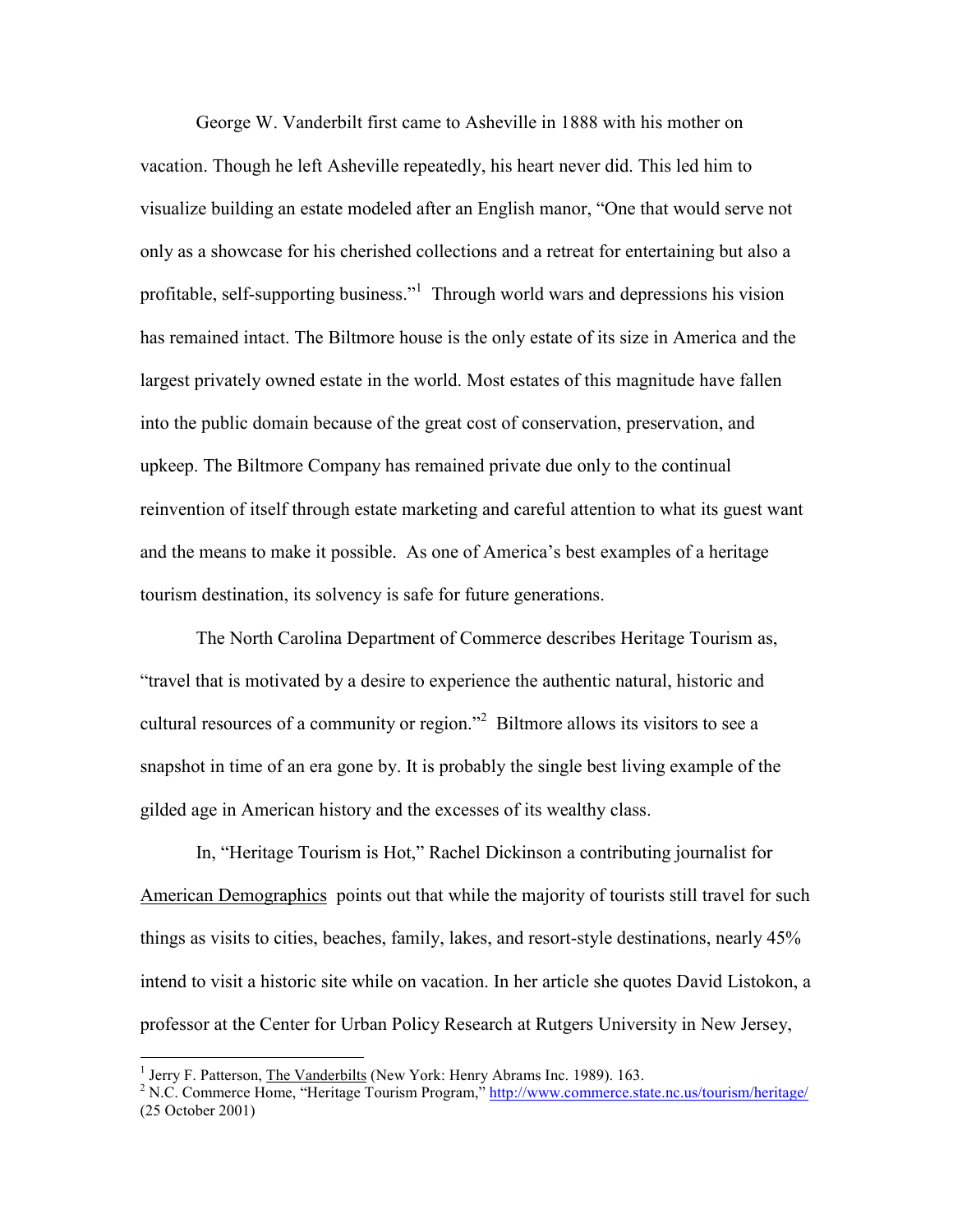as saying, "aging baby boomers are interested in their cultural roots…they have greater interests than their parents in things historic and in preservation."<sup>3</sup> As tourism becomes more and more focused on heritage sites, Biltmore should become a beneficiary of this new niche in the tourism industry.

In "Small Towns, Big Dreams" journalist Cynthia Long points out that tourism is the second largest employer in America, and the third largest in sales revenue. She states, "Heritage tourism preserves a region's character, instills local pride and generates dollars." The advantage of having a heritage site can be overwhelmingly positive for a region. She sees the southeastern U.S. as being the largest heritage tourism area in the country. She does also caution that the heritage aspect can be overdone and misused by a town causing it to become a liability instead of an asset.<sup>4</sup>

Valery Patin, Sociologist, and administrator of the International Scientific Committee on Cultural Tourism, expresses her concern for heritage tourism sites in her article, "Will Market Forces Rule?" Her primary argument is that these sites will be overly exploited and under funded in the name of making a profit. Publicly funded sites are bringing in funds but her fear is that the government will not put the money back into the sites for restoration and preservation.<sup>5</sup> This is one of the very arguments that William Cecil made for keeping Biltmore in private hands and away from government bureaucracy. When asked why he worried what might happen to Biltmore if it were to be put into a not-for-profit organization or under control of the government, Mr. Cecil said, "suffice it to say that I cannot think of a single North Carolina property in state hands,

<sup>&</sup>lt;sup>3</sup> Rachel Dickenson, "Heritage Tourism Is Hot," American Demographics, September 1996.

<sup>4</sup> Cynthia Long, "Small Towns, Big Dreams," Insight To The News, 12 May 1997.

<sup>&</sup>lt;sup>5</sup> Valery Patin, "Will Market Forces Rule," UNESCO Courier, July-August, 1999.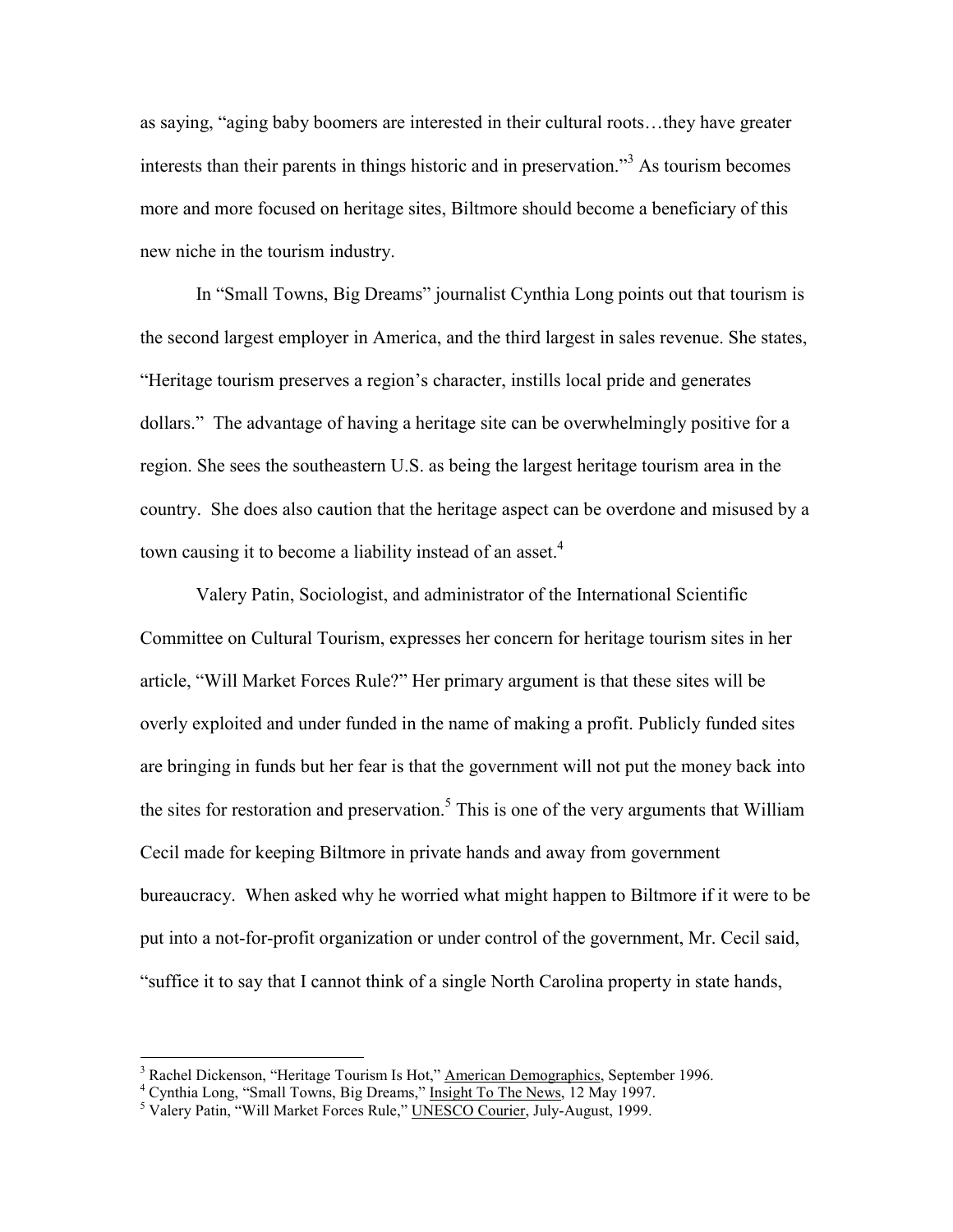which comes close to breaking even…its rules and regulations seem to be incompatible with the successful running of a business."<sup>6</sup>

In "Tourism and Heritage Are Not Strangers" University of Queensland scholars Bruce R. Prideaux and Lee-Jaye Kininmont do research on the best avenues for heritage attractions such as historic sites, and museums, to make them known better to the traveling public. According to them, pamphlets, flyers, and signage are the best avenues for advertising. Articles in newspapers, journals, and magazines are also invaluable. They concluded that "heritage tourism is a rapidly growing segment within tourism and that through focused advertising these sites can grow even more."<sup>7</sup> Focused advertising enables people to know about Biltmore when they are traveling through Asheville. Pamphlets in gift areas and at attraction displays in motel lobbies, at the Chamber of Commerce, and other sites around Asheville do just that.

Rachel Carley, an employee of Biltmore, has written a guide that gives guest with background information on Biltmore to aid their visit. George Washington Vanderbilt was born in 1862, the son of Maria Louisa and William Henry Vanderbilt. Born into one of the wealthiest industrialist families in America at that time, George Vanderbilt fostered a love for books instead of business. One reporter noted upon visiting the family home in New York that his was the only room in the house, including the library that was lined with books. He exclaimed, "The effect of the whole was sober and serious."<sup>8</sup> George Vanderbilt's love for books is evidenced by the collection now housed at Biltmore House, of some 23,000 volumes. He also was capable of reading eight languages.

<sup>&</sup>lt;sup>6</sup> "Draft Answers to CP&L Questions," (1993) Biltmore Estate Archives.

<sup>&</sup>lt;sup>7</sup> Lee-Jaye Kininmont, and Bruce Prideaux, "Tourism and Heritage are not Strangers," Journal of Travel Research, February 1999.

<sup>8</sup> Patterson, 163.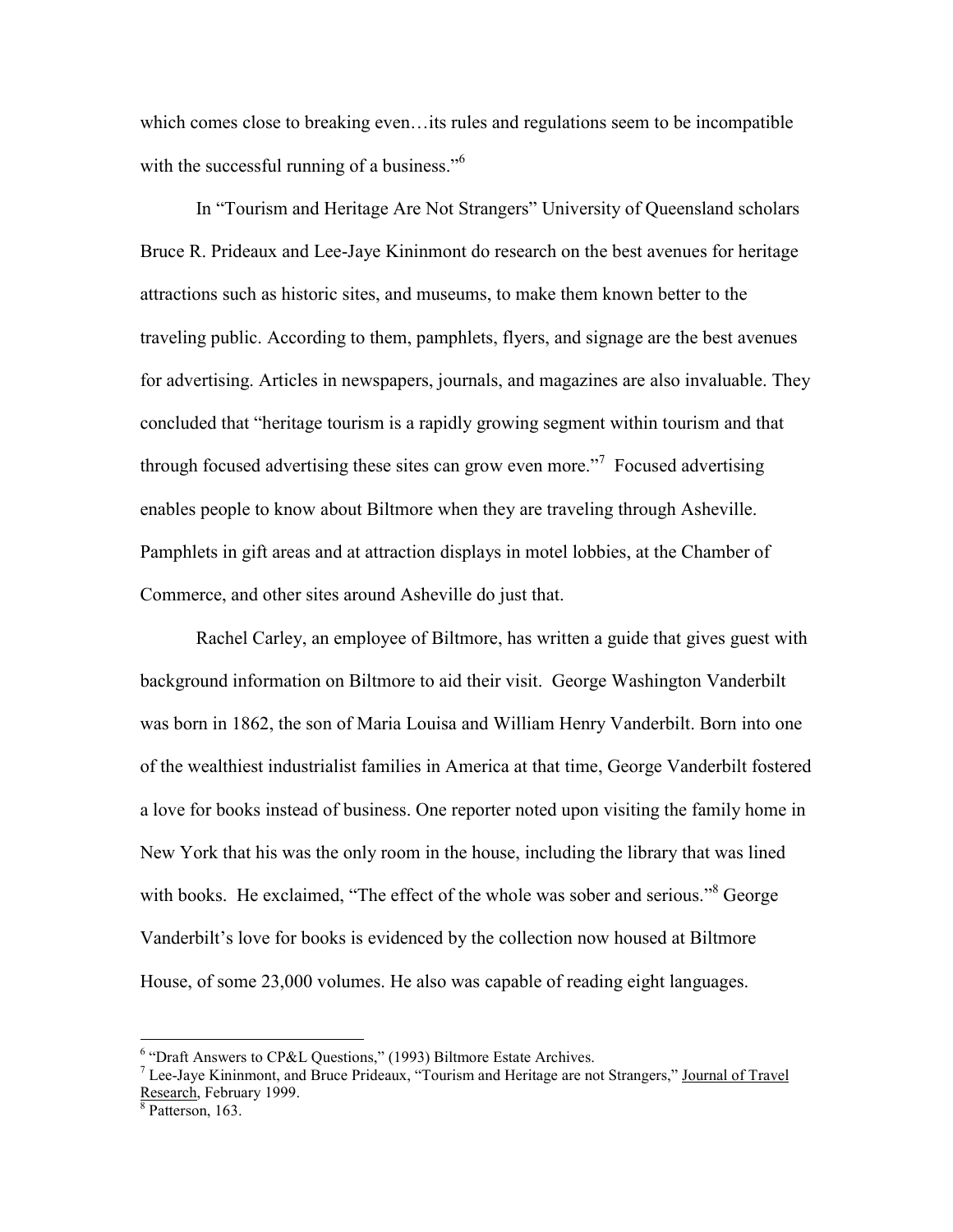Vanderbilt and his mother were visiting Asheville in 1888 when he happened across a knoll above the intersection of the Swannanoa and French Broad rivers. This is where he was to build his country estate. He commissioned the most desired architect and landscaper of the time, who both happened to be friends of the family, Richard Morris Hunt and Frederick Law Olmstead. Together these three men set out to design and build the most prestigious home in America. Vanderbilt began buying land through agents and eventually amassed 125,000 acres. Work began on the house in 1889. It took over 1,000 men 5 years to build.<sup>9</sup> Vanderbilt wanted Olmstead to make the entire grounds into a park. However Olmstead found the forested areas to be in bad shape and recommended instead, "to make a small park (250 acres) into which to look from your house, make a small pleasure ground and garden, farm your river bottom chiefly to keep and fatten livestock with a view of manure, and make the rest a forest…"<sup>10</sup> C.D. Beadle was hired to assist Olmstead with the gardens, and Gilford Pinchot to oversee forestry.<sup>11</sup>

The building of the house was such a major undertaking that others in the area could not help but too notice. Edgar Wilson Nye was in the process of building a house in Skyland and frequented the grounds of Biltmore to engage George and gain ideas for his own property.<sup>12</sup> In a excerpt from a diary, a student at Asheville Female College remarked about taking a day trip to visit the construction site on April 23, 1893. She wrote,"The Mansion will be immense… [there] will be 8 fountains, and they will fill large basins... Egyptian Garden, then joining the main building is a bowling green."<sup>13</sup>

 $11$  Ibid.

 $\overline{9}$  Ibid.

 $10$  Carley, 6.

<sup>&</sup>lt;sup>12</sup> Bill Nye, "The Vanderbilt Estate," Asheville Citizen Times, 25 February 1891.

<sup>&</sup>lt;sup>13"</sup> Excerpts from the Diary of a student at Asheville Female College," 23 April 1893. Biltmore Estate Archives.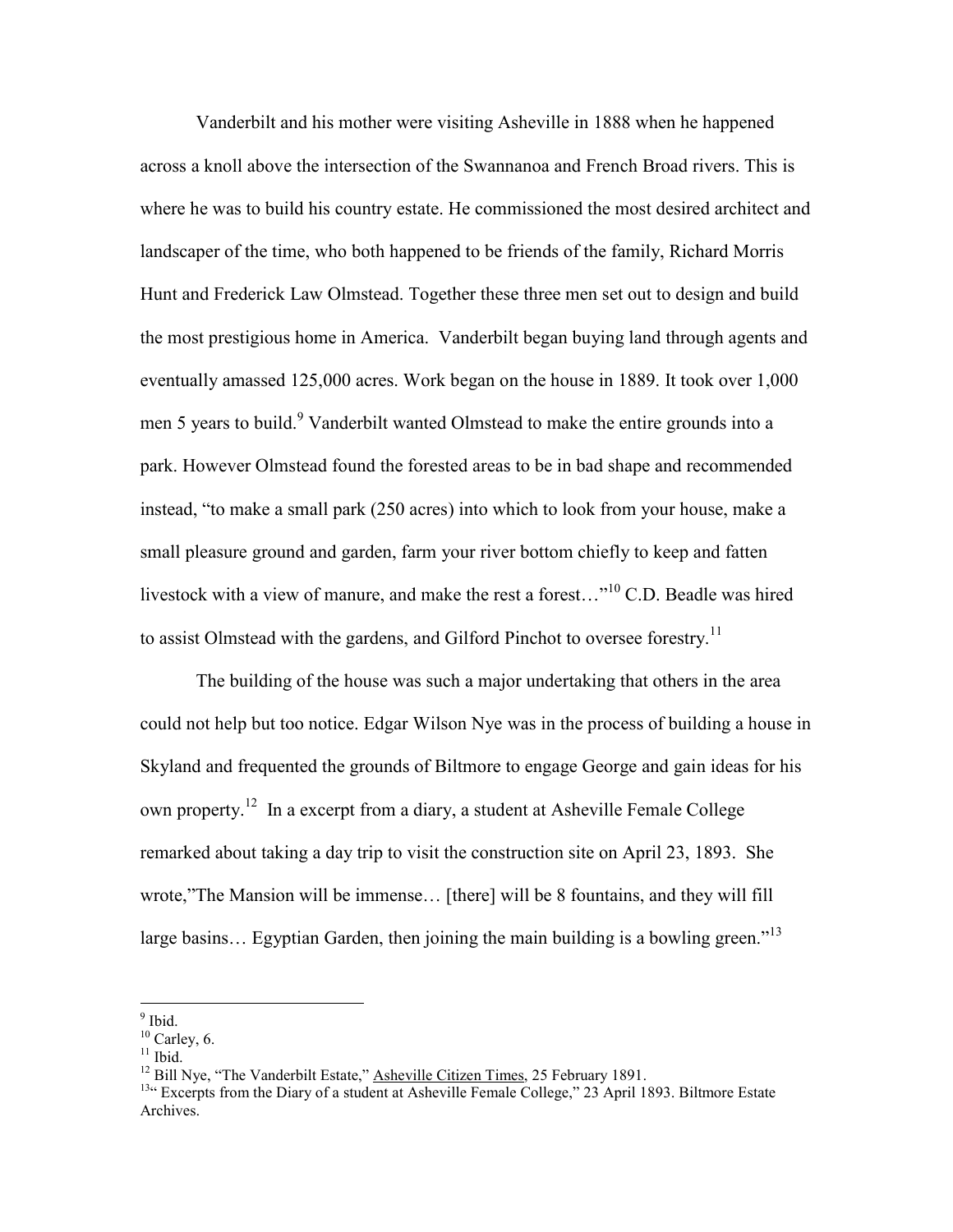After 5 years, Biltmore opened on December 24, 1895 with many family members present. The guests stayed busy horseback riding, swimming, hunting, reading and having all of their needs met by Vanderbilts' staff. They often stayed for several weeks once they arrived. Vanderbilt also invited his staff and their families and gave each of them gifts from under the huge Christmas tree.<sup>14</sup> In April of 1898 George Vanderbilt was engaged to Edith Stuyvesant Dresser and the couple married in June. The ceremony took place in Paris where they had met. Also in 1898, Carl Schenk opened the Biltmore Forest School, (the first such school in America) under George's direction.

Through the late 1890's and early 1900's George Vanderbilt and Biltmore drew great attention. The New York Times, which kept up with all of "society" during this time, published numerous articles. Ainslee's Magazine published a 10 page article about Biltmore Estate and all of its lavishness.<sup>15</sup> The Evening Telegram*,* in New York, the Grociers Criterion, in Chicago, The Ladies World*,* Broadway Magazine*,* and others enjoyed visiting and writing about Biltmore.

Broadway Magazine called Biltmore "the Finest Estate in America." Allen Wiley says that, "there is no mansion in the suburbs of the great eastern cities, in Newport, or in the millionaire colonies on the Jersey coast that equals it in magnificence.<sup>"16</sup> The Evening Telegram wrote about Biltmore and its creator and said of him, "I built my soul a lordly pleasure house, wherein at ease for aye to dwell," and described the house, how it was built, and its owners.<sup>17</sup> Country Life in America called Biltmore, "The Great Model Estate of George W. Vanderbilt in North Carolina – Village, Farm, Dairy, Forest,

<sup>&</sup>lt;sup>14</sup> Laura Daly, and Cathleen Henshaw, Biltmore Estate, A Young Persons Guide, (Asheville: The Biltmore Co., 1990).

<sup>&</sup>lt;sup>15</sup> Philip Poindexter, "The Biltmore Estate," Ainslee's Magazine, (New York: Street and Smith, May 1900). <sup>16</sup> Allen Willey, "The Greatest American Estate," **Broadway Magazine**, July 1908, 91.

<sup>&</sup>lt;sup>17</sup> "Daily Life of Well Known Men," Evening Telegram, <sup>1</sup> May 1901.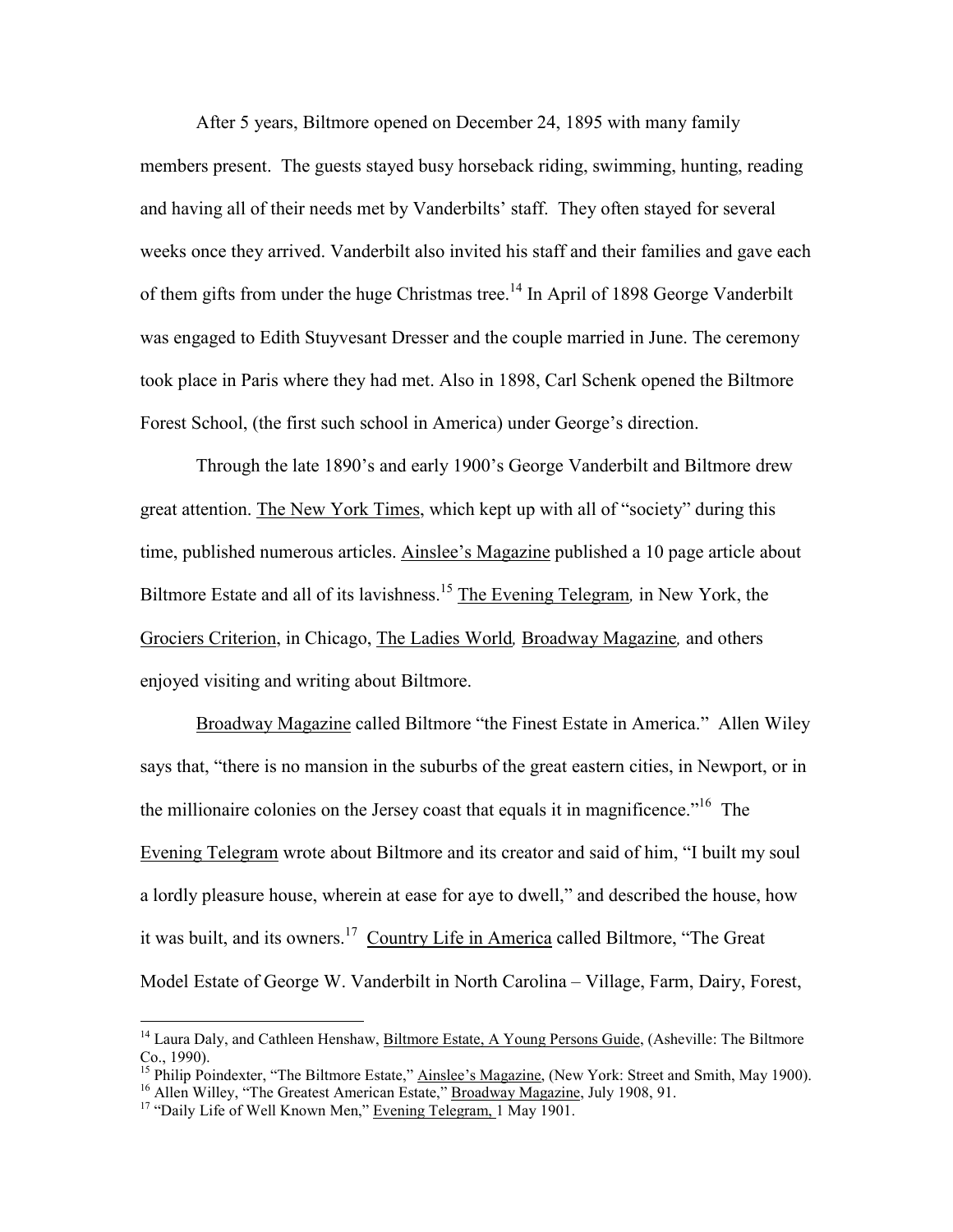School, Gardens, Nursery, and Herbarium, all welded into One Immense Enterprise."<sup>18</sup> Vanderbilt received attention just because of who he was, but the building of Biltmore drew even more than was common.

In 1914 while recovering from an appendectomy, George W. Vanderbilt died. He left most of his property including Biltmore in a trust to his daughter, Cornelia. Before his unexpected death, George had been negotiating the sale of 80,000+ acres to the federal government. The Estate had become too hard to manage and newly imposed taxes made it impossible to keep the Estate intact. Edith carried the sale to fruition in 1915 and the land sold became the nucleus of the Pisgah Forest.<sup>19</sup> Thus the end of the George Vanderbilt era at Biltmore had come shortly into the new century.

In September of 1929 a new era began at Biltmore. Cornelia Vanderbilt was given the deed to the Biltmore House. Edith Vanderbilt had been the executor of the estate until Cornelia Vanderbilt reached the age of 28. Edith Vanderbilt still held properties in Transylvania, Haywood, and Henderson counties that would become Cornelia's upon her death as well. $^{20}$ 

On October 29, 1929 the stock market crashed. Asheville now faced the new challenge of being a tourist destination in a time of financial crisis. On December 10, 1929 the Asheville Area Chamber of Commerce passed a resolution that in effect asked Cornelia and her husband John F.A. Cecil to open the doors of their great estate to visitors. The resolution noted the interest that had been created in Asheville when George Vanderbilt built such a spectacular home. It recalled how generous he had been to allow people to drive by on a scenic tour to view the house, and how he issued annual passes to

<sup>&</sup>lt;sup>18</sup> George Weston, "Biltmore," Country Life in America, September 1902, 180.

 $19$  Carley, 2.

 $20$  Asheville Citizen Times, 10 September 1929.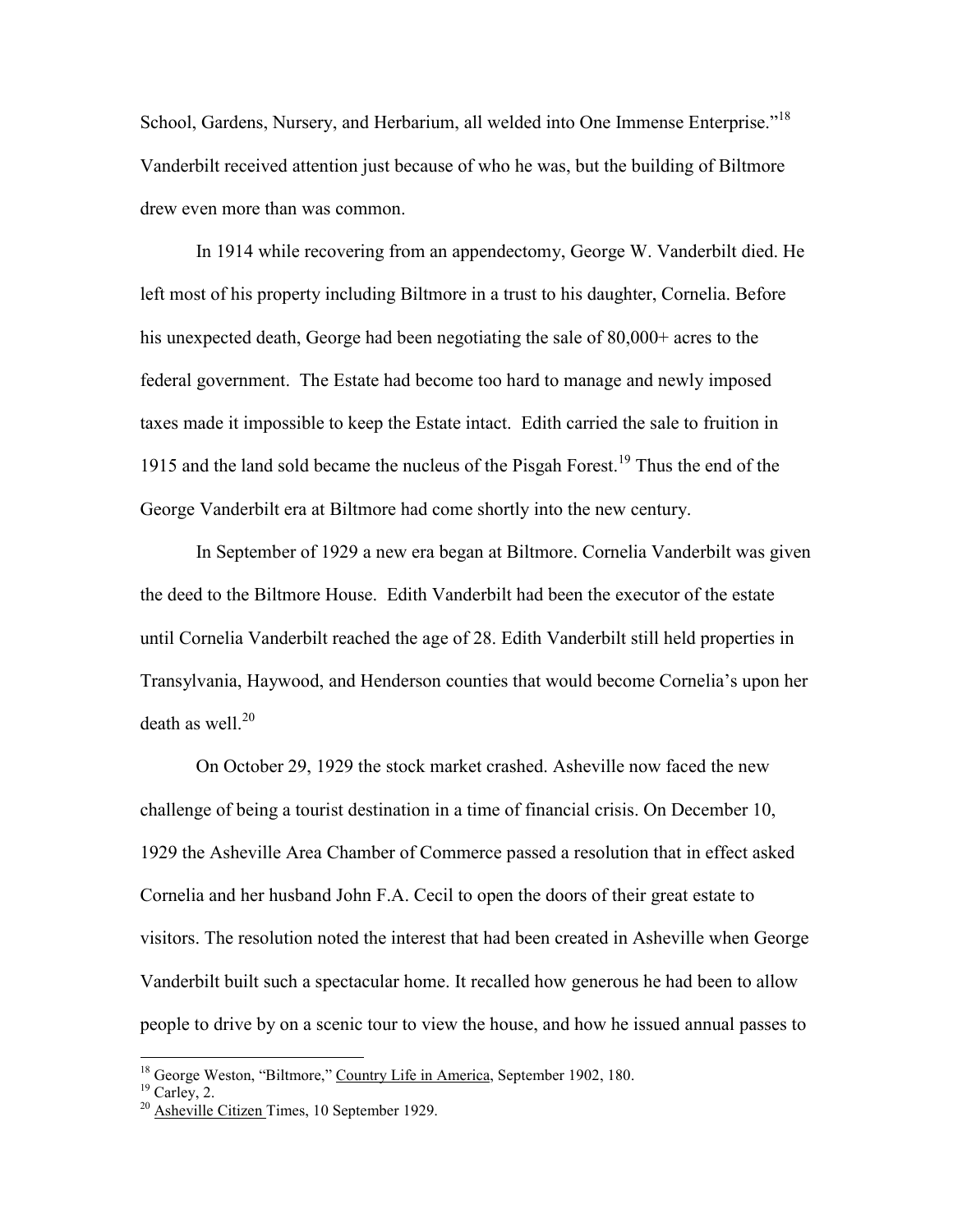those who might frequent the estate such as the one given to Bishop James M. Horner in 1908.<sup>21</sup> The resolution cited that some, "250,000 persons have availed themselves of this opportunity...thus creating extremely valuable publicity for this community."<sup>22</sup> They noted that, "the Biltmore Estate is given great prominence in all of the publicity and advertising of the city of Asheville.<sup>"23</sup> The resolution went on to add that the Chamber of Commerce would be willing to help in any way possible to make this a reality.<sup>24</sup> Biltmore did not have a marketing department at the time, but the Chamber of Commerce was willing to do all the advertising necessary to publicize the opening of the house. This is the beginning of relationship between Biltmore Estate and local area organizations that would prove to be a valuable asset that continues to this day.

On February 7, 1930, Junius Adams, the Cecil's attorney, wrote to Eugene Bearden, head of the Asheville Area Chamber of Commerce, in reply to a previous letter. He acknowledged that the Biltmore House would open its doors to the public on March 15, 1930. Admission would be \$2 for adults and \$1 for children under the age of twelve. He also stated that the hours of operation would be 9:30 am till 7 pm from April to October. During the months of October through April, closing time would be one hour earlier. Guests were to be out of the house thirty minutes prior to closing, allowing them time to be at the gates by the stated closing times. Tickets would be available at the, "Biltmore Estate Offices, Chamber of Commerce, Grove Park Inn, Asheville-Biltmore Hotel, Langren Hotel, Battery Park Hotel, George Vanderbilt Hotel, and M.V. Moore and

<sup>&</sup>lt;sup>21</sup> Annual Pass, Issued by, "George W. Vanderbilt issued to Bishop James N. Horner, 1908. Biltmore Estate Archives.

<sup>&</sup>lt;sup>22</sup> Asheville Area Chamber of Commerce, "Resolution to persuade the owners of Biltmore Estate to open its doors to the public," 10 December 1929, Pack memorial Library, Vertical files, vol.7, Asheville N.C.  $23$  Ibid.

 $24$  Ibid.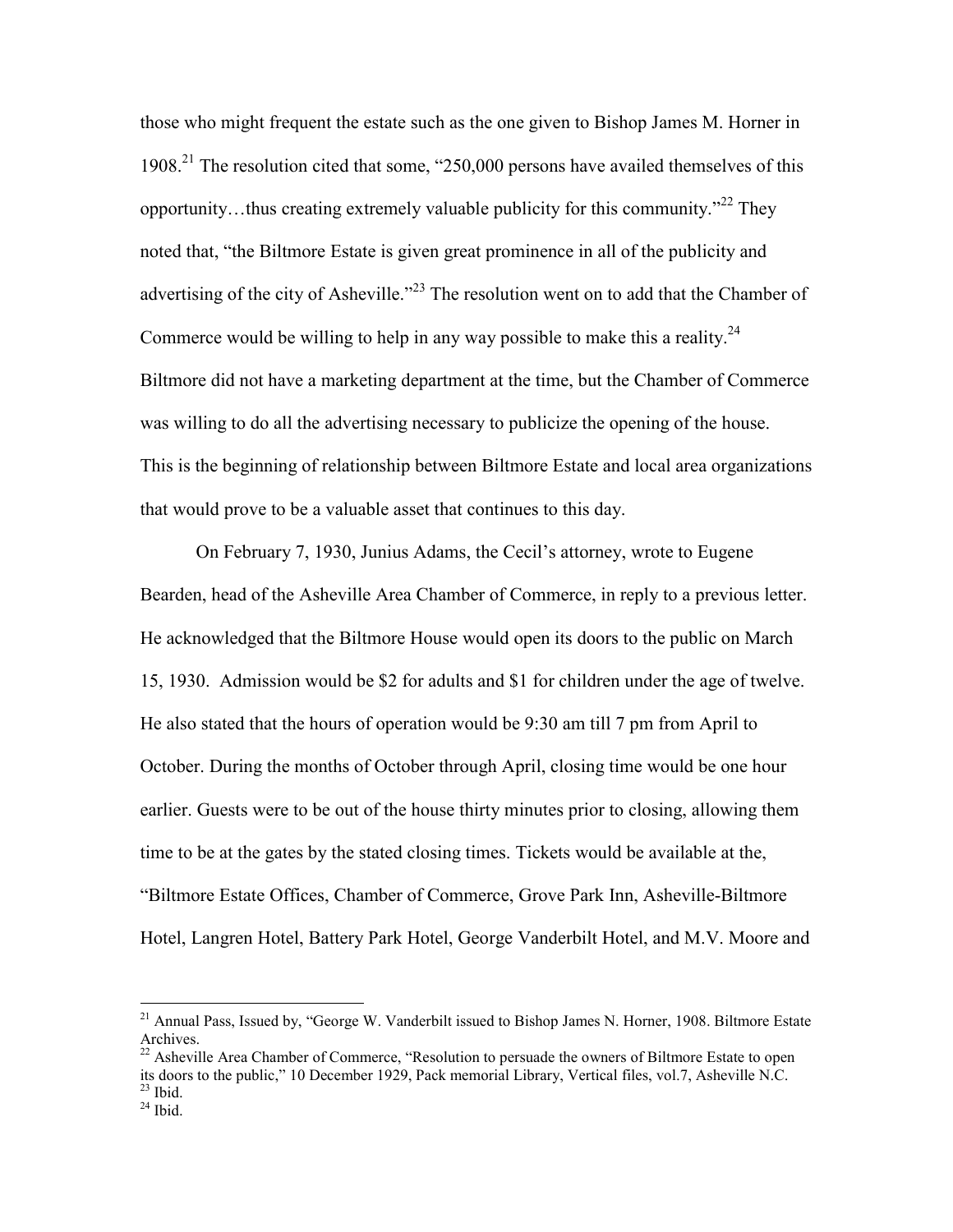Company."<sup>25</sup> This move helped Asheville survive the Great depression and gave the Cecil's some income to help with Estate maintenance.

The Chamber of Commerce expected a large crowd for opening ceremonies. In the Asheville Citizen Times article dated March 12, 1930, the Chamber urged local citizens to come early to avoid the rush that was sure to come later in the day. The Chamber also stated that it had widely publicized the opening of the house throughout the entire country using advertisements in local papers, for example in, "New York City alone it was reported that the circulation was 3 million in the metropolitan newspapers.<sup> $26$ </sup> Mr. Weede, a Chamber of Commerce employee, had just completed a tour of Florida and in the process had distributed some 60,000 pamphlets, 15,000 in St. Petersburg alone. This was the start of the relationship between the marketing of Biltmore as a tourist destination and the free press that was making it possible.

Ailing hotels also hoped to benefit from this new venture. They told the Chamber of Commerce that it had the full support of the Asheville-Western North Carolina Hotelmen's Association. John Goode urged both organizations to work with each other and assured the hotelmen that 32 cents out of every dollar given to the Chamber of Commerce was spent on advertising for the city. $27$ 

On March 15, 1930 the Biltmore House was opened with much pomp and circumstance. Newspapermen, photographers, area dignitaries, and visitors from all over were on hand.<sup>28</sup> Short speeches were given commemorating the event and Mrs. Cecil:

<sup>26</sup> "Biltmore House Opens Saturday," **Asheville Citizen Times**, 12 March 1930, 4.

<sup>&</sup>lt;sup>25</sup> Junius G. Adams, "Letter to Mr. Eugene M. Bearden, Secretary of the Convention Bureau, Asheville Area Chamber of Commerce," 27 February 1930, Biltmore Estate Archives.

 $27$  Ibid.

<sup>&</sup>lt;sup>28</sup> "Biltmore House is Thrown Open," Asheville Citizen Times, 16 March 1930, 1-4.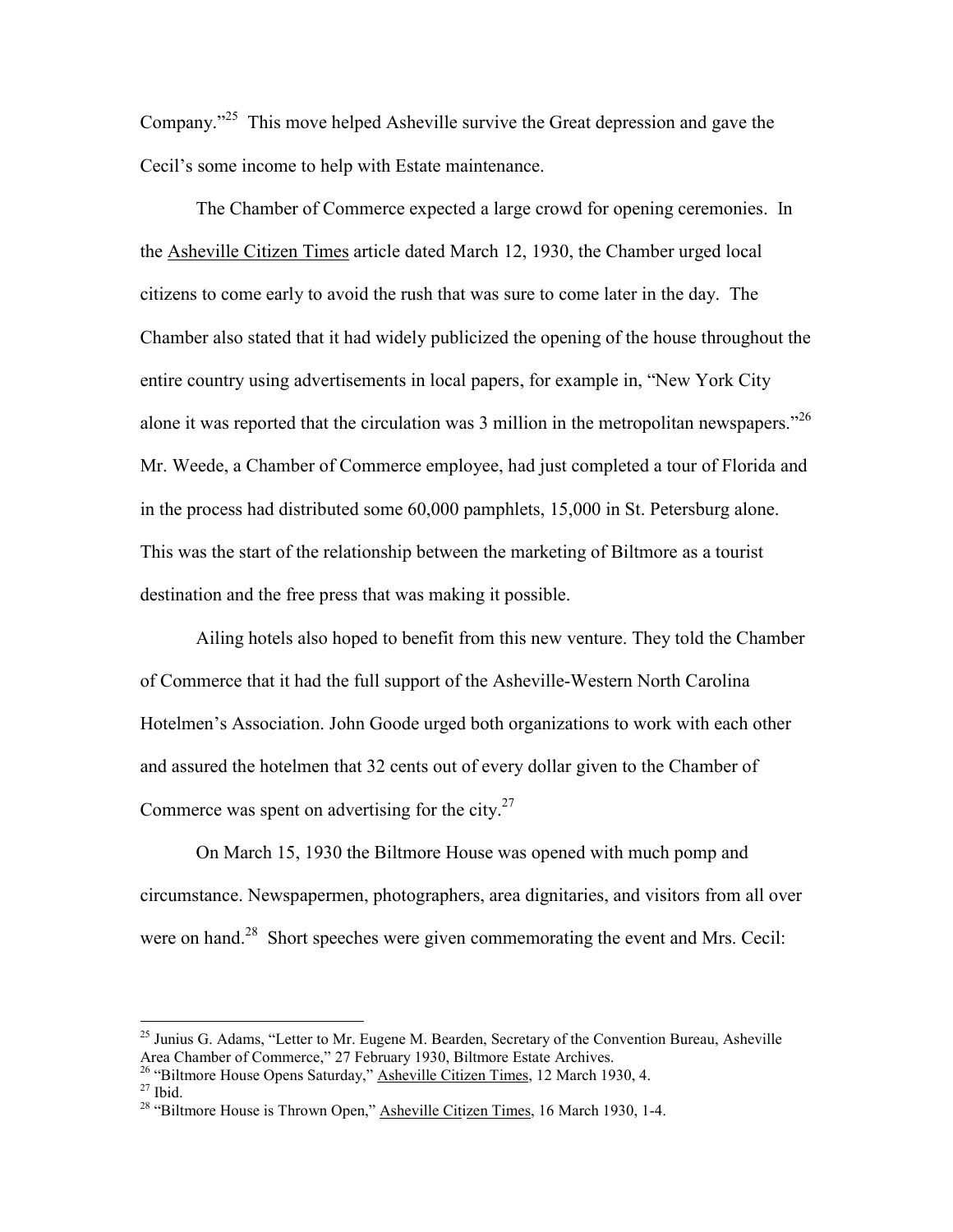First of all I want to thank you for the nice things you have just said. Mr. Cecil and I hope that through opening Biltmore House to the public, Asheville and Western North Carolina will derive all the benefit they deserve and that the people who go through the house and the estate will get as much pleasure and enjoyment out of it as Mr. Cecil and I do in making it possible.<sup>29</sup>

It was reported that 300 people from twelve states visited the house on opening day. William Cecil would later recall that he and his family hardly noticed the tourists.<sup>30</sup> He went on to say, "We would sit outside in the garden and listen to baseball games and not worry about it."<sup>31</sup> A portion of the first floor was all that was open to the paying guest.

The News, a weekly paper in Rutherfordton North Carolina, ran an ad and sent a reporter to write about the opening. The ad depicted the house as an "exact replica of a renaissance chateau."<sup>32</sup> The reporter mused that "cars from four different states…people from all over the country and even people from foreign countries were visiting this new showplace of North Carolina."<sup>33</sup> The opening of Biltmore was seen as a success not only by Asheville but also the surrounding areas. In another article by Ruth Peoples the house was also mistakenly called a "replica royal chateau."<sup>34</sup> She gives a room by room account of the house and some background to Mr. Vanderbilt and the craftsmen who helped build the estate.

In an effort to draw as many visitors as possible, on May 5, 1930 Judge Junius Adams, the Cecil's attorney who took care of public relations for the family, wrote a letter to Mr. Wm. H. Tayloe, passenger traffic manager for Southern Railway, urging him to put together a special package to bring more people to Asheville using Biltmore as a

 $29$  Ibid.

 $30$  Ibid.

<sup>&</sup>lt;sup>31</sup> Allen Freeman, "Backstage at Biltmore," Historic Preservation, November-December 1995, 48.

<sup>&</sup>lt;sup>32</sup> "Carolinians---Know Your State," The News, 20 March 1930.

<sup>&</sup>lt;sup>33</sup> "The Biltmore House," The News, 20 March 1930.

<sup>&</sup>lt;sup>34</sup> Ruth Peoples, "Thousands Visit Biltmore Since March Opening," newspaper unknown, no date, Biltmore Estate Archives.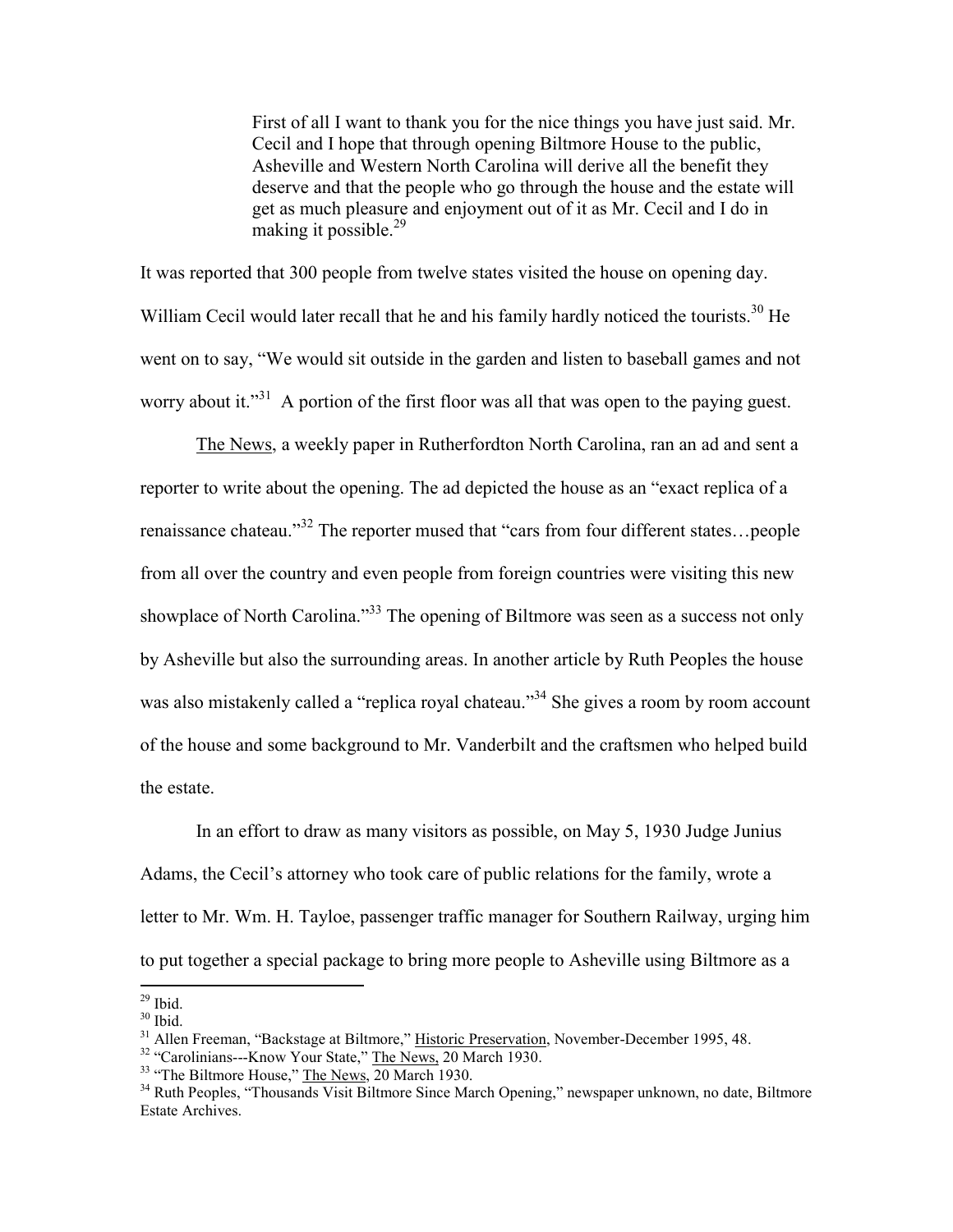destination point. He noted that the visitors were going away as "walking advertisements" and felt that Biltmore and the Railway could both benefit by advertising the two together. Adams suggested that he make color pictures available in special folders showing the beauty to be seen. A few days later in the Cincinnati Commercial Tribune, (travel section) an advertisement appeared depicting "special excursions, Asheville, NC." Roundtrip fare was \$15. Southern Railway was helping promote Biltmore as a tourist attraction. In an accompanying article Biltmore was mentioned by name. Bus service could be obtained to and from Asheville with an admission charge sufficient to "defray the expenses of the opening of the house and gardens to the public."<sup>35</sup> Again, this all shows how Biltmore has profited from free advertisement.

Biltmore made complementary tickets available to the Asheville Department of Safety in appreciation for their help in directing tourist traffic to the house. In a letter written by C.H. Bartlett to C.D. Beadle, (Mr. Beadle was the manager of Biltmore for the Cecil's) Mr. Bartlett offers his thanks for the tickets donated to the police and fire departments and assured Mr. Beadle that they would give "hardy cooperation in steering our visitors into the Biltmore Estate."<sup>36</sup> Biltmore was already seeing the value of cooperation with local businesses, government agencies, and media.

The Biltmore Stage Company offered "De Luxe sightseeing bus service to the estate." The service would be offered four times daily at the cost of \$1 for a roundtrip ticket. However admission tickets for the house still had to be purchased at the afore

<sup>&</sup>lt;sup>35</sup> "Biltmore House, Big Attraction near Asheville," Cincinnati Commercial Tribune, 22 June 1930, (Travel section), Biltmore Estate Archives.

<sup>&</sup>lt;sup>36</sup> C.H. Bartlett, "Letter to C.D. Beadle," 8 May 1930, Biltmore Estate Archives.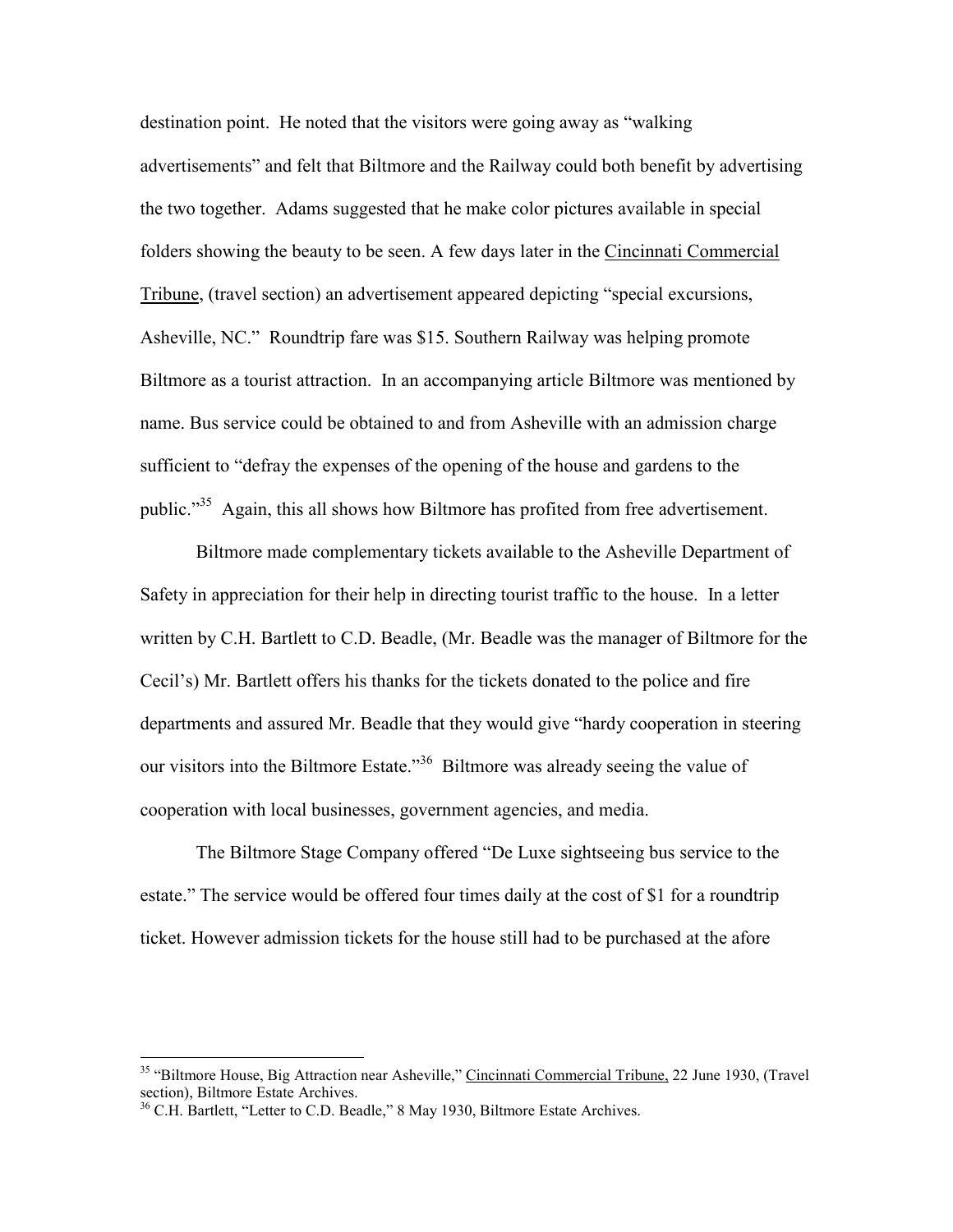mentioned locations. The bus schedule would allow for a visitor to be on the grounds for approximately two and a half hours.<sup>37</sup>

In another effort to bolster the number of visitors, Adams requested Mr. Beadle send him 25 sets of postcards that he would forward "to the editors of certain publications…and a few of the metropolitan dailies, in the hope that it may excite interest...and lead to a special article.<sup>38</sup> Judge Adams was clearly making an attempt to market Biltmore beyond the Asheville area.

To ensure that all visitors were treated properly, strict rules were set for the gate keepers and guards to follow. Failure to do so would result in dismissal.<sup>39</sup> There were also rules for visitors on their brochures. Admission could not be transferred to another person. Tickets had to be presented at lodge gate to gain access to the grounds. There was to be no destruction of vegetation; no admittance to any portion of the house's restricted areas; no cameras, umbrellas, canes, firearms, or pets allowed. The speed limit was not to exceed 30 miles per hour.<sup>40</sup>

In a letter to Dr. Fairchild, manager of Deering Estate, Mr. Beadle explained that he thought it feasible to "make of Deering Estate a showplace more or less self supporting."<sup>41</sup> In this letter he states that "the results (of Biltmore's opening) have been remarkable, though not wholly self supporting."<sup>42</sup> Mr. Beadle offered totals for visitations at Biltmore between March 15, 1930 and March 15, 1931 to be 40,065 guests. Though he

<sup>&</sup>lt;sup>37</sup> "DeLuxe Sightseeing Bus Service to Biltmore House and Gardens," Biltmore Forest Stage Co., no date, Biltmore Estate Archives.

<sup>&</sup>lt;sup>38</sup> Junius G. Adams, "Memorandum to Mr. Beadle," 8 September 1930, Biltmore Estate Archives.

<sup>&</sup>lt;sup>39</sup> Sue Clark, "The Opening of Biltmore House," no date, Biltmore Estate Archives.

<sup>40</sup> "Rules for Visitors," no date, Biltmore Estate Archives.

<sup>&</sup>lt;sup>41</sup> C.D. Beadle, "Letter to Dr. David Fairchild," 3 April 1931, Biltmore Estate Archives.

 $42$  Ibid.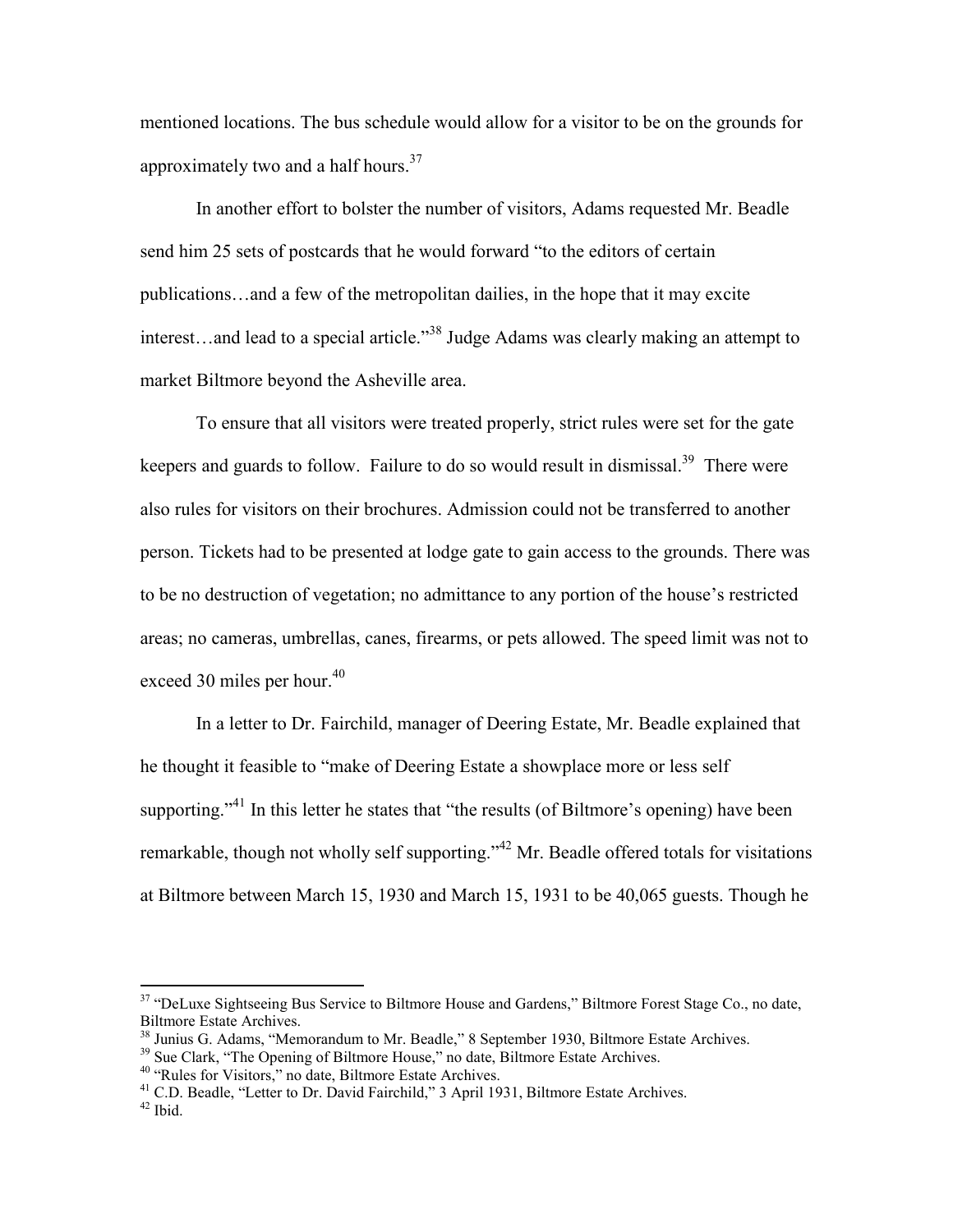considered these numbers to be a huge success, it was not enough to support the expenditures of the estate.

On March 20, 1931, the Asheville Advocate, published an ad showing the pamphlets that were being handed out throughout the main corridor between Florida and Port Huron Michigan. These could be handed out as brochures at any point along the way.<sup>43</sup> There is no documentation stating how these were being distributed, but my assumption is that they were left at area Chambers of Commerce and with local newspapers along the way.

On April 4, 1932 Mr. and Mrs. Cecil filed papers transferring all of Mrs. Cecil's property in Buncombe County, including the Biltmore Estate, to the Biltmore Company. When questioned, Mr. Cecil explained that they would be going to England for an extended period of time and this would allow the day to day operations of the estate to be run more smoothly.

Directors of the corporation are: Mrs. Edith S. Gerry, John F. A. Cecil, and Judge Junius G. Adams. The officers are: Judge Adams, President: John F.A. Cecil, Vice President: and C.D. Beadle, Secretary and Treasurer. The corporation will be domesticated and authorized to transact business in North Carolina.<sup>44</sup>

Noticeably absent from this list of executors was the name of Cornelia Cecil. Cornelia and John were divorced in 1934. Mr. Cecil returned to the states where he resided at Biltmore in the Bachelor's Wing of the house until his death in 1954. Cornelia lived mostly in England and Europe, returning on occasion to Biltmore, but died at her home in England in 1976.

On January 9, 1943 Biltmore was closed due to WWII. To that date some "263,204 visitors had paid \$2 each to go through the main portal of this mighty

<sup>&</sup>lt;sup>43</sup> "Biltmore House Now Open Every Day," Asheville Citizen Times, 20 March 1931.

<sup>&</sup>lt;sup>44</sup> 'Cecil Property Put In Company," Asheville Citizen Times, 5 April 1932.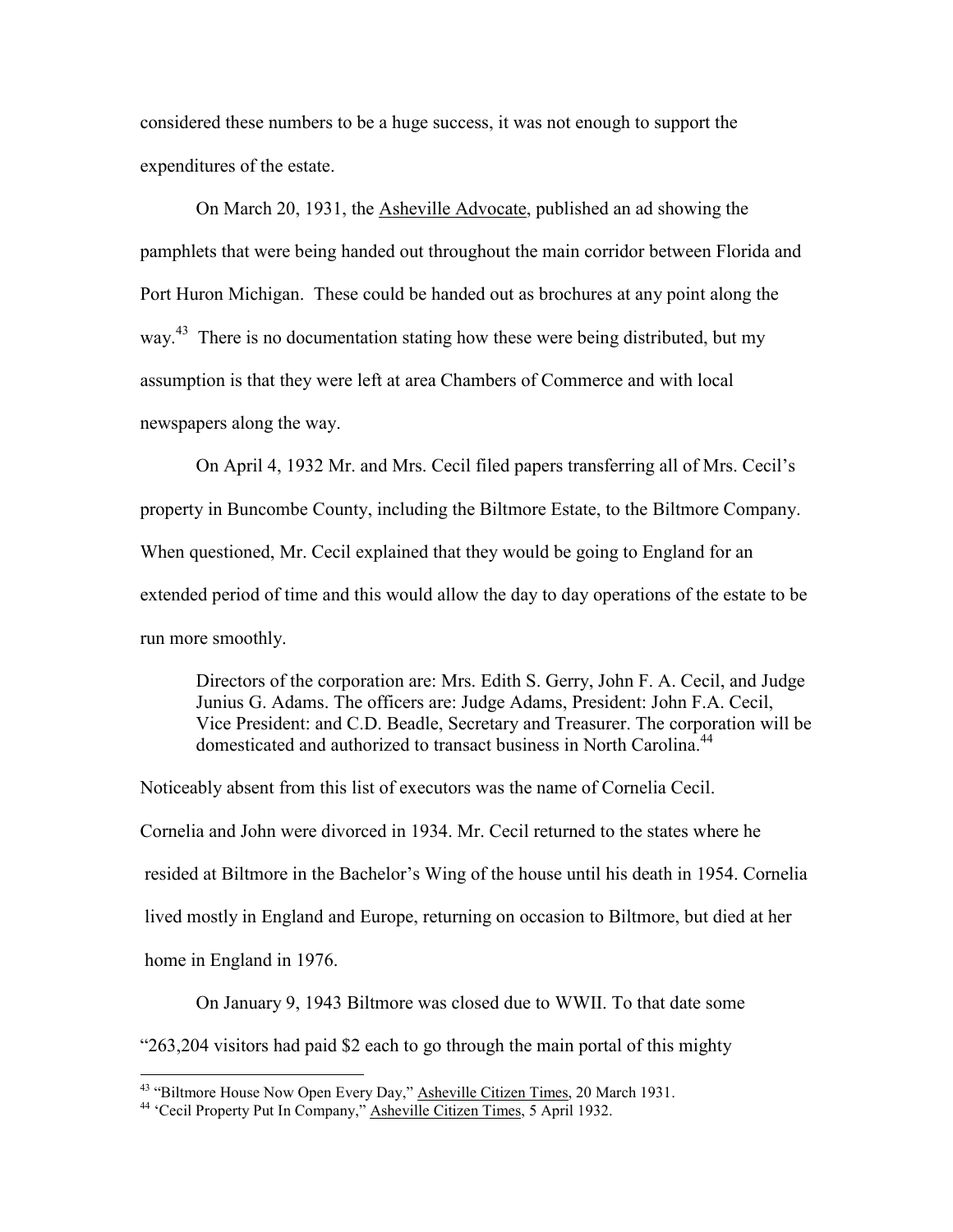mansion.<sup>345</sup> The house remained closed until the war ended. In 1942 the "works of art" from the National Gallery in Washington D.C. were stored in Biltmore House."<sup>46</sup> After fear for their safety was gone they were returned to the Gallery in 1944. The house reopened in 1944 when Mr. Beadle invited soldiers and their families to visit the house free of charge to show appreciation for their efforts abroad. In the days following the war the United Nations considered Biltmore as its headquarters before locating in New York $47$ 

The 50s brought about the deaths of many of Biltmore's prominent people. Chauncey Beadle died in 1950, John F. A. Cecil in 1954, Carl Schenck in 1955, and the matriarch of the estate, Edith Stuyvesant Gerry in 1957.

George Cecil, eldest son of John and Cornelia Cecil, had returned to Biltmore after WWII and stayed to learn the dairy business. William Cecil, youngest of the children, had gone to Harvard and received a degree in business but it was not until 1962 that the brothers took control of the company upon Judge Junius Adams' death. George was elected president; William was elected vice president and treasurer."<sup>48</sup>

In a speech given at the University School of Business, British Columbia, William gave his reason for returning to Biltmore and trying to make it a successful business.

In the early 1960s Biltmore Estate was losing \$250,000 a year. The depression, WWII, and the fact that the cost involved in operating the property were enormous and skyrocketing daily had all created financial hardships for the estate. It would have been much easier to stay at Chase Manhattan Bank, where I was working. And I might have, except that someone told me that saving my "white elephant" was impossible. That was the only gauntlet that I needed.<sup>49</sup>

<sup>&</sup>lt;sup>45</sup> S.R. Winters, "Biltmore Mansion, Monument to a Golden Age," The Highway Traveler, April-May 1947, 20.

<sup>46</sup> Ibid.

<sup>&</sup>lt;sup>47</sup> Brenden Gill, "What's in a Name," House and Garden, November 1989, 78.

<sup>48</sup> "Cecil Heads Biltmore Co.," Asheville Citizen Times, 19 January 1962.

<sup>&</sup>lt;sup>49</sup> William A.V. Cecil, "Biltmore Estate and the Business of Historic Preservation," Peter Murphy. Ed. in, Quality Management in Urban Tourism, New York: John Wiley and Sons Press, 1997, 157-166.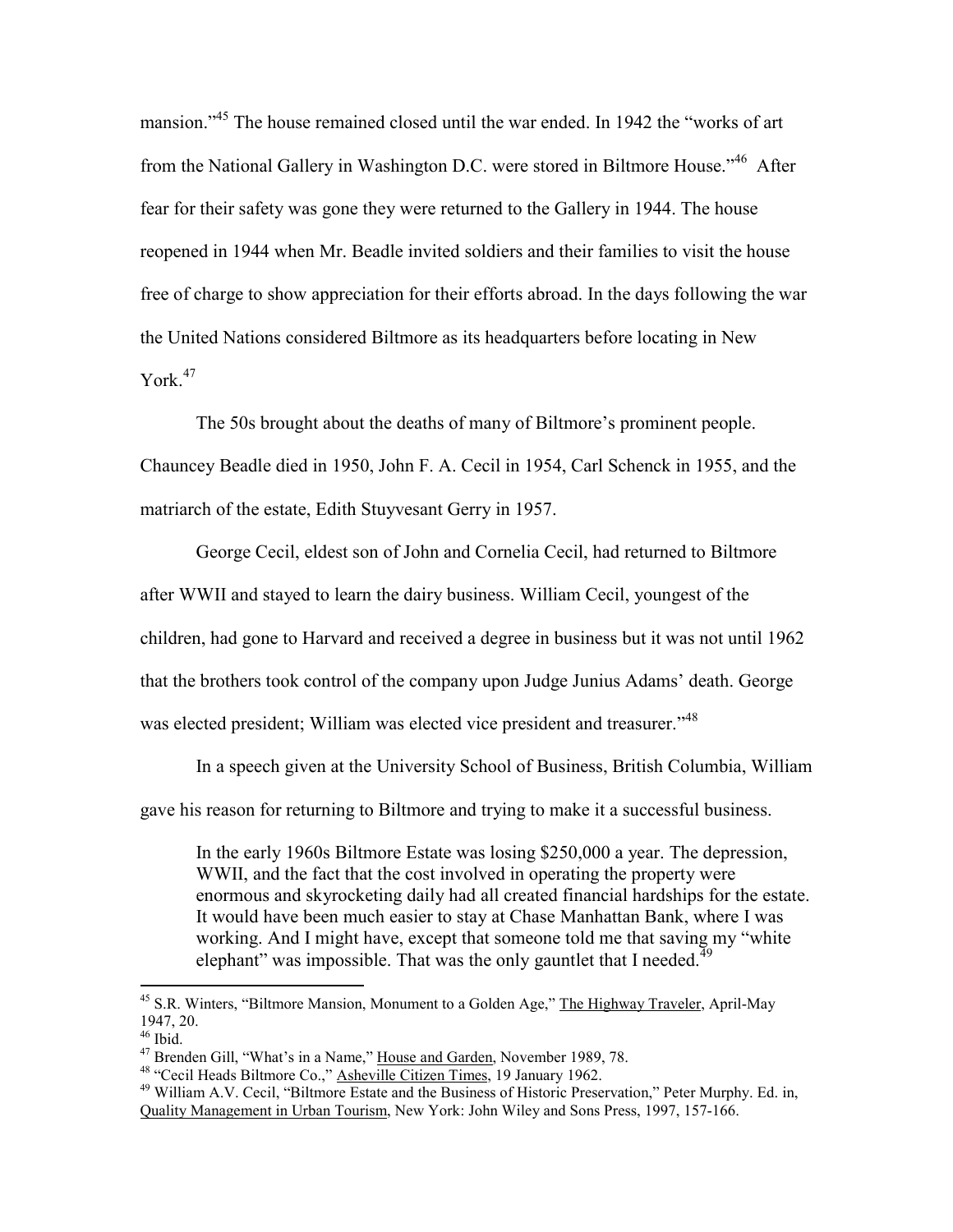William was up for the challenge. The dairy business was still thriving at this point and was keeping the estate solvent. Ticket sales would not have kept the estate running. Therefore the dairy business was the only thing allowing Biltmore to remain open to the public.

The first order of business for William was to come up with a mission statement. The mission statement needed to be conducive to Mr. Vanderbilt's original purpose that the estate be self-supporting. The mission statement was and is, "*The mission of the Biltmore Company is the preservation of the Biltmore Estate as a privately owned, profitable, working estate.*"<sup>50</sup> Mr. Cecil was not interested in the Biltmore Estate's fate being like that of so many other historic landmarks, in governmental control.

Essential to marketing the estate was to actually create a marketing budget. The marketing budget for the previous year was a mere \$1500 to the Asheville Citizen Times and the same old 5 cents postcards that had been for sale at the gate house since the 1930's. In 1962 the entrance was remodeled.<sup>51</sup> New Guide books were made with color pictures that could be produced cheaper and sold for more money. In 1960, 83,043 had visited Biltmore and by 1963 the 100,000 mark was missed by only a few hundred.<sup>52</sup> In 1963 Biltmore was named National Historic Landmark.<sup>53</sup> Also 1963, Biltmore was chosen to be part of a historic calendar produced by Pilot Life Insurance. It was chosen "because of its outstanding historic value to the people of this area and its appeal to persons throughout out the South." Biltmore's heritage was being seen as a part of Southern history. The calendar was to be distributed to more than 150,000 firms

 $50$  Grizzle, 3.

 $51$  "Extensive Changes Set For Entrance to the Estate," Asheville Citizen Times, 31 Mach 1962.

<sup>&</sup>lt;sup>52</sup> "Visitors Through Biltmore House Gates," 1979, Biltmore Estate Archives.

<sup>&</sup>lt;sup>53</sup> "Biltmore Estate Eligible for US Marker," Asheville Citizen Times, 23 May 1963.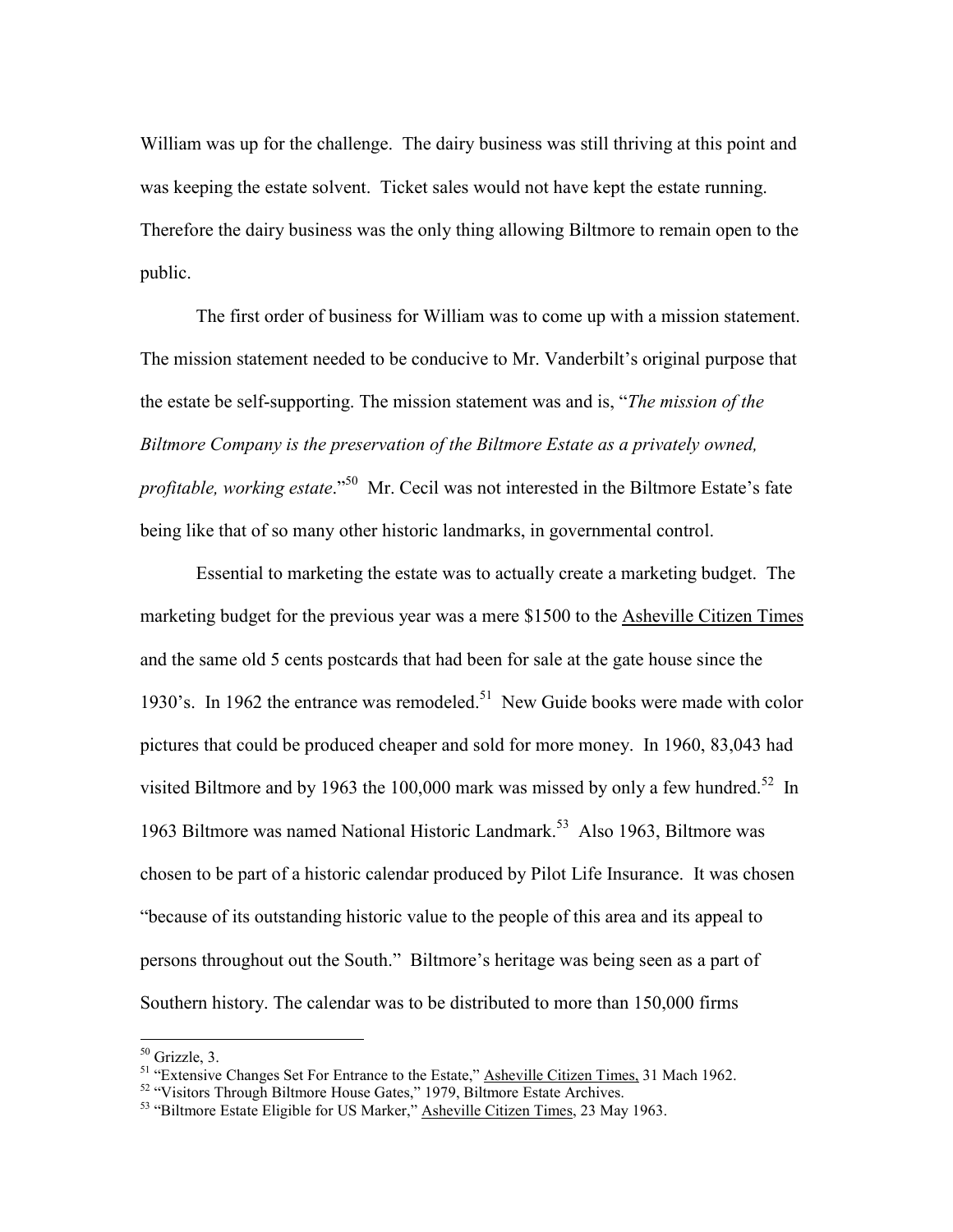throughout the south.<sup>54</sup> An advertising campaign of this size could have cost thousands, but it appears to have been free. Since Biltmore had become a national historic site it was eligible to be on this calendar. Mr. Cecil had this type of free publicity in mind when he was lobbying for Biltmore to become a National Historic Site?

In 1965 the Charlotte Observer ran a full page about Biltmore in the Women section. The article gave a glowing review of the house as well as a personal interview with William Cecil. Perhaps trying to keep previous visitors' interest in the house for a return, he said that his favorite room is usually the one we've "just re-done."<sup>55</sup> Being in the women's section was also in recognition that nearly 70% of Biltmore's guests were female.

In July of 1966, William Cecil began promoting Biltmore with an advertising campaign. The first campaign featured "Alice." She was to be called the Mountain Queen. Though Mr. Cecil denied any connection to Alice In Wonderland, the ads certainly had the appearance of her. In an interview Mr. Cecil thought that the advertising campaign had a direct affect on admissions, they were up 25% in 1966 and nearly another  $14\%$  in  $1967$ .<sup>56</sup>

Free advertising was and still is one of Biltmore's biggest assets. Papers from all over the country and especially the Southeast have run articles on Biltmore on a consistent basis. It seems as if reporters just can't stay away. Howard Preston, reporter for The Plain Dealer said, "BUT THE HOUSE, the house! It is an impossibility – but

<sup>54</sup> "Biltmore Mansion Listed On Calendar," Asheville Citizen Times, 4 December 1966.

<sup>&</sup>lt;sup>55</sup> "For and About women," Charlotte Observer, 14 February 1965.

<sup>&</sup>lt;sup>56</sup> Nat Ozborne, "Estate Co-Owner Calls Ad Campaign The Hard Soft Sale," Asheville Citizen Times, 21 January 1968.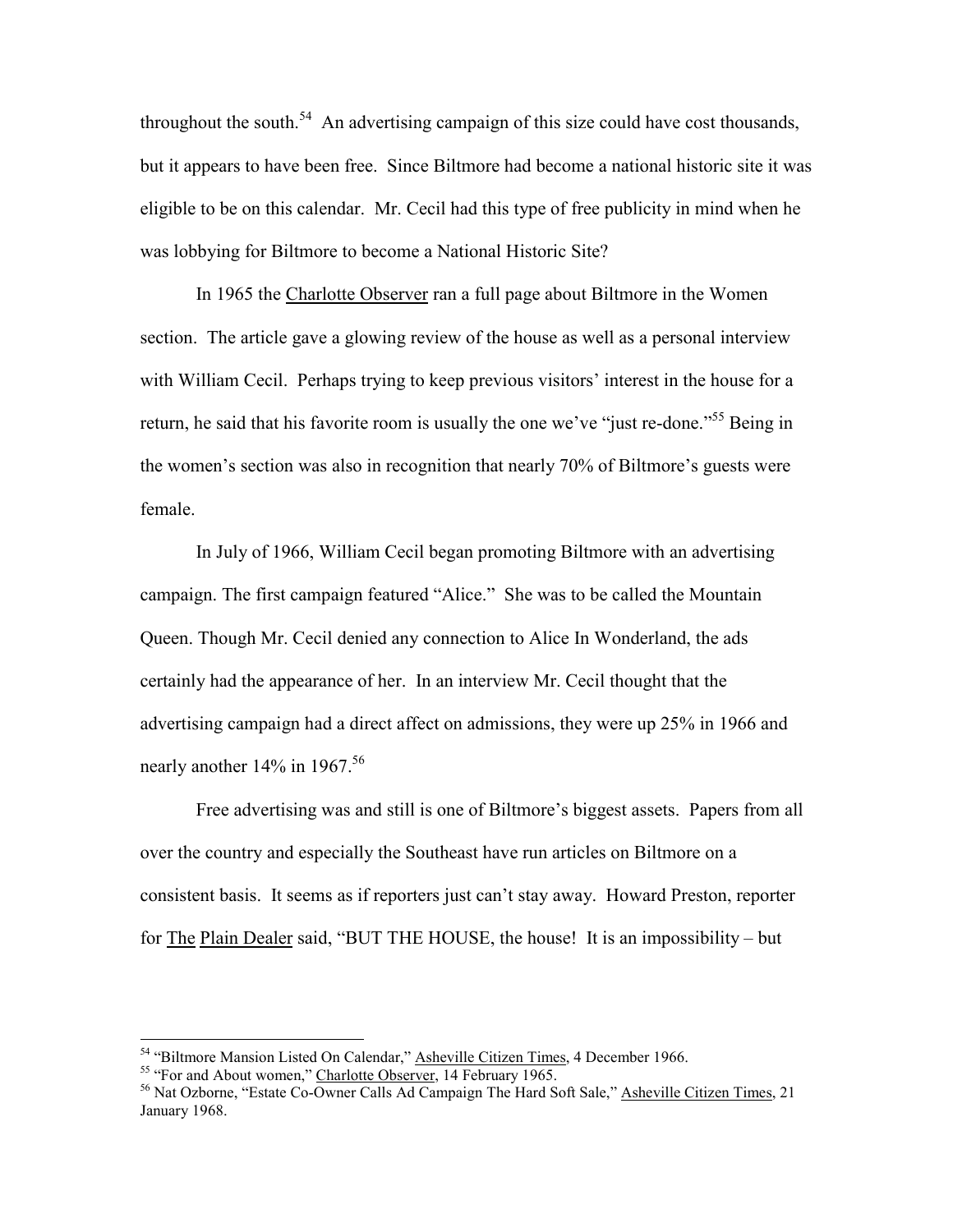there it is."<sup>57</sup> Preston is the first reporter that I have found to use what Elizabeth Simms called the "WOW" factor. Mrs. Sims is currently head of the marketing department at Biltmore. She explains it as one of Biltmore's strongest assets. When people make that right hand turn through the gate all of a sudden there stands something that is almost unbelievable, Biltmore's enormous size. All of the pictures, videos, pamphlets and descriptions of the house just cannot prepare you for what is actually in front of you when you go through the gate and look across the huge front lawn at the front of the house.<sup>58</sup> This is probably what keeps reporters coming back time after time and writing about the estate. Biltmore's public relations department handles all the details for reporters to visit the estate. After they put out a press release they invite reporters to come and visit the Biltmore and get a guided tour. This allows reporters to see for themselves how Biltmore is operated, and sometimes they even get to see things that regular guests never get to see. Valery Patin points out that because of the medias support in the area of cultural and heritage tourism that, "For most visitors, heritage has become a familiar, easily accessible commodity."<sup>59</sup> The cooperation of the media has made Biltmore known to more tourist than could have ever been possible through advertising alone.

Newspapers and the people who work for them were and still are as important to Biltmore as any ad campaign one could conceive. Mr. Cecil knew the value of a good story and took great pains to not only take care of the reporters that came but too allow them to have a relationship with Biltmore. "Our goal is to cement relationships with the press, because you never know when or where they might be useful…the rule was you

<sup>&</sup>lt;sup>57</sup> Howard Preston, "An Essay on Monuments," The Plain Dealer, 30 October 1967, Biltmore Estate Archives.

<sup>58</sup> Elizabeth Simms, Interview by Author, 5 September 2001.

 $59$  Patin.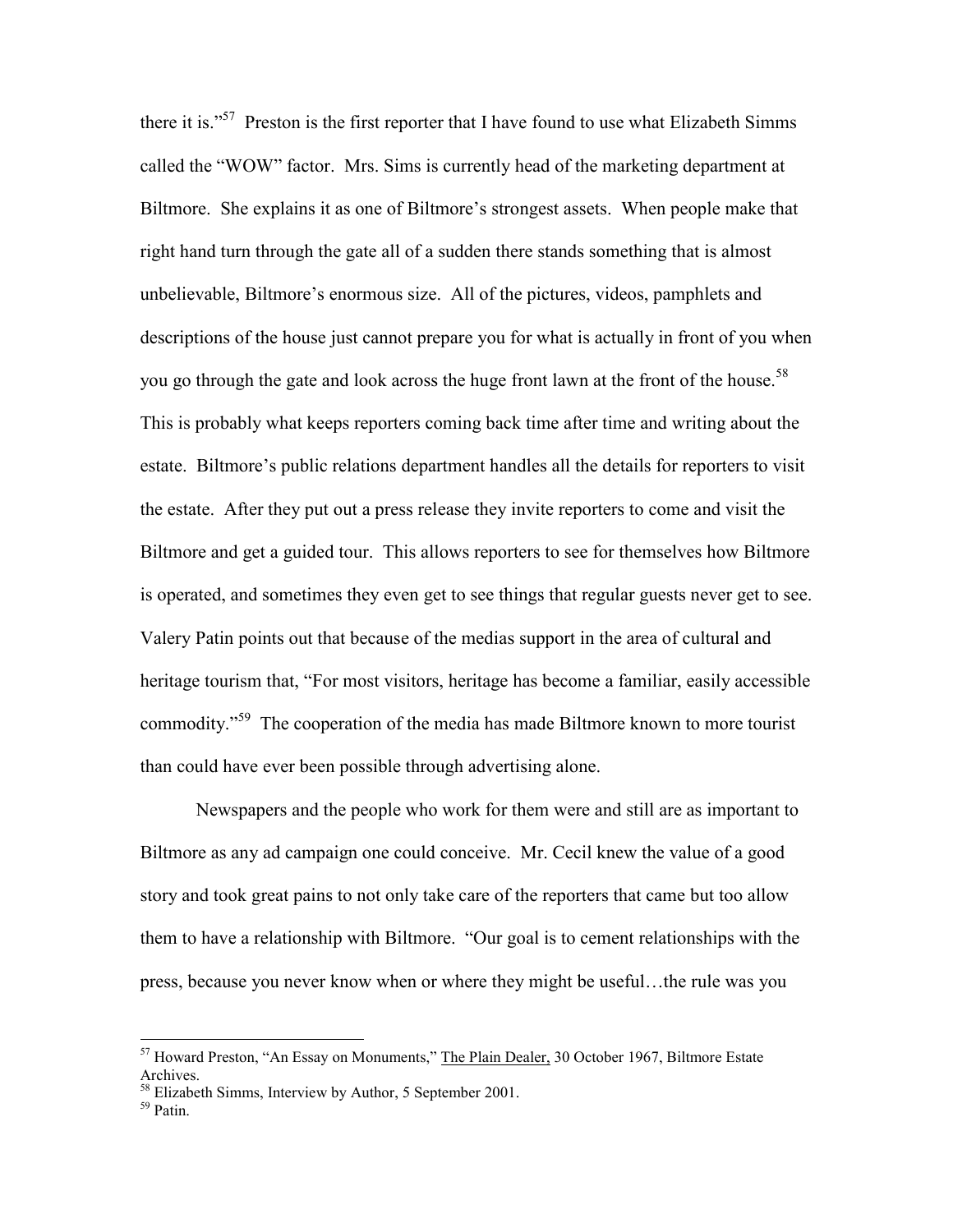never lost touch with them. If they moved, you got a forwarding address."<sup>60</sup> One example Mr. Cecil gave was about a reporter who had moved from Asheville to Iowa. Iowa was having a particularly hot summer and while talking to the reporter Mr. Cecil decided to send him a picture of Biltmore with snow on the ground. The reporter ran the picture on the front page the day after he got it.<sup>61</sup> People in Iowa who may never have heard about Biltmore were being exposed to it on the front page of their newspaper because of the policy of keeping p with reporters even after they have moved away.

In another effort to gain free publicity for Biltmore, William Cecil actively pursued was having an exit close to the entrance of the house off of the new interstate that was coming through, I-40. The price he would pay to achieve this goal would be to allow I-40 to cut through the estate just out side of Biltmore and follow along the French Broad River for a few miles. The only real intrusions that a guest might notice are a couple of bridges that cross the estate road. The bridges are tastefully done with rock façades and are not really an intrusion at all.<sup>62</sup> Having the interstate come as close as it does to Biltmore House is another example of far sighted marketing that Mr. Cecil feels has been a valuable asset to the estate. $63$ 

In yet another move to gain access to cheap exposure, the NBC Today Show broadcast live from Biltmore on Jun 1, 1967. This would give Biltmore nationwide exposure of the magnitude that could never be afforded through an advertising campaign. George and William Cecil both helped host the show which included Alice Saarinen, a famous architectural author. The producer offered a comment to her when he thought

 $60$  Grizzle, 4.

 $61$  Ibid,  $6$ .

 $62$  Freeman, 48.

<sup>63</sup> Simms.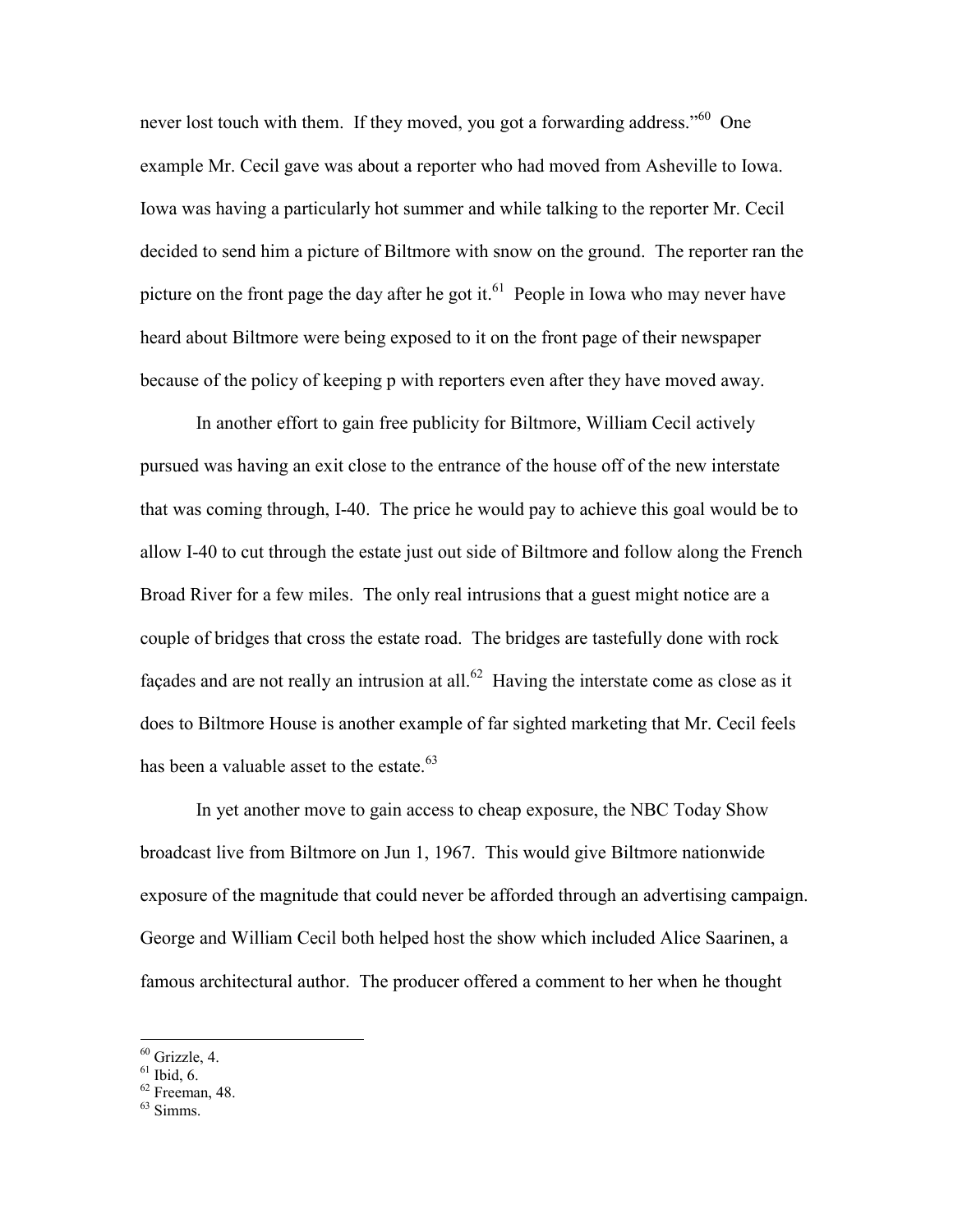nobody was listening, "This ought to be a real swing piece."<sup>64</sup> Good luck and good marketing helped visitation reach nearly 170,000 in 1967.

The movie industry has given Biltmore an even more visible marketing tool. "The Swan" was the first film to be made on the Estate in 1956. Since then, "Private Eyes," "Being There," "Mr. Destiny," "Last of the Mohicans," "Forest Gump," "Richie Rich," "Patch Adams," "Hanibal," and one that is currently in the process of being made have used the Estate.<sup>65</sup> When asked why he thinks they continue to come back, Steve Miller, (current vice-president of marketing at Biltmore) notes that the experience of his staff plays a large role. Obviously just the house itself has a lot to do with it as well Biltmore being a secure facility. He also mentioned what a hard job it was to assist in the actual setup within the house. Biltmore employees are the only ones permitted to touch and re-arrange the pieces in the collection, and a crew can only film in two rooms at a time. So if the scene calls for eight rooms to be used the set has to be broken down a minimum of four times. This has also allowed for additional revenues to be brought in, because use of the Estate and its grounds is not inexpensive. <sup>66</sup> Costs range from  $$1,000$ to \$25,000 per day depending on where the filming is going to take place and how much Biltmore's staff has to be involved.<sup>67</sup>

In 1968 with a recession going a new advertising campaign was started, "A Taste of Europe, Right Here At Home." This campaign focused on letting people know that they did not have to go to Europe to see a castle. Ironically enough, in 1968 Biltmore made its first yearly profit, \$16.34. Visitation had actually dropped off to only 160,000

<sup>&</sup>lt;sup>64</sup> Paul Cunningham, "Biltmore House Becomes a Star," Asheville Citizen Times, 8 May 1967.

<sup>65</sup> Clarke.

<sup>66</sup> Steve Miller, Interview by author, 1 October 2001.

<sup>67</sup> Kathleen Moser. Interview by author, 5 November 2001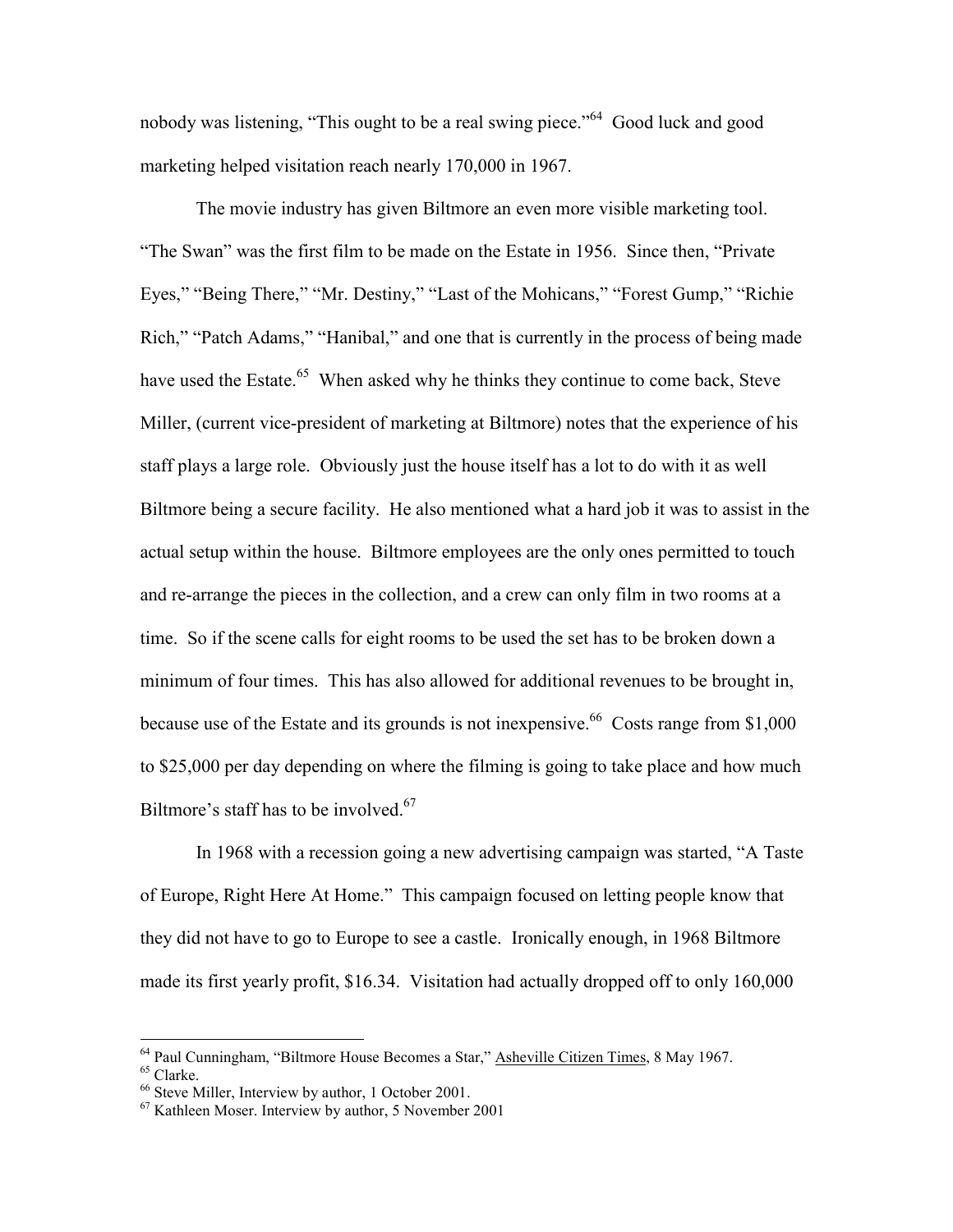but somehow a net profit was shown.<sup>68</sup> The 60's were a time of learning and growth for The Biltmore Company. A time, in which a young entrepreneur turned a "White Elephant" losing \$250,000 a year into one that is creating a profit, though small it may have been. Innovation and recreation were the themes of this time, but they had only yet scratched the surface of the possibilities that lie in the future. The house did run a small deficit in 1969 to end the decade, but that would be the last time to date it has done so.

1970 marked Biltmore's 75th anniversary. To commemorate the Silvery Anniversary William Cecil came up with another marketing idea with the sole purpose this time of generating more local and statewide interest in the house. Even though ticket prices were still a mere \$3.50 for adults and \$2.00 for children over 6, local people were not returning to Biltmore to take advantage of the beauty the different seasons had to offer. The "Ambassador Pass" allowed North Carolina citizens to use the pass, was purchase a ticket at regular price one time for the entire year providing that on their return visits they were accompanied by two additional guests who paid the full admission price. William Cecil thought this would create more interest in the beauty that each season had to offer. $69$ 

In April of 1973, the Biltmore House had a foreign flavor to it. Seven foreign journalists got to tour it as part of the United States Travel Service "American Ways of Life" tour. This was in an effort to build interest in American tourism sites for those abroad.<sup>70</sup> The cooperation with the foreign media was like that of the domestic media, Biltmore would gain free advertising in Europe in much the same way it had done both locally and across the country. The tour must have been successful because later in the

<sup>68</sup> Grizzle, 4.

<sup>&</sup>lt;sup>69</sup> "Biltmore Estate to Introduce New Pass Plan For 70 Season," Asheville Citizen Times, 1 January 1970. <sup>70</sup> "7 Foreign Journalist to Visit Here," **Asheville Citizen Times**, 2 April 1973.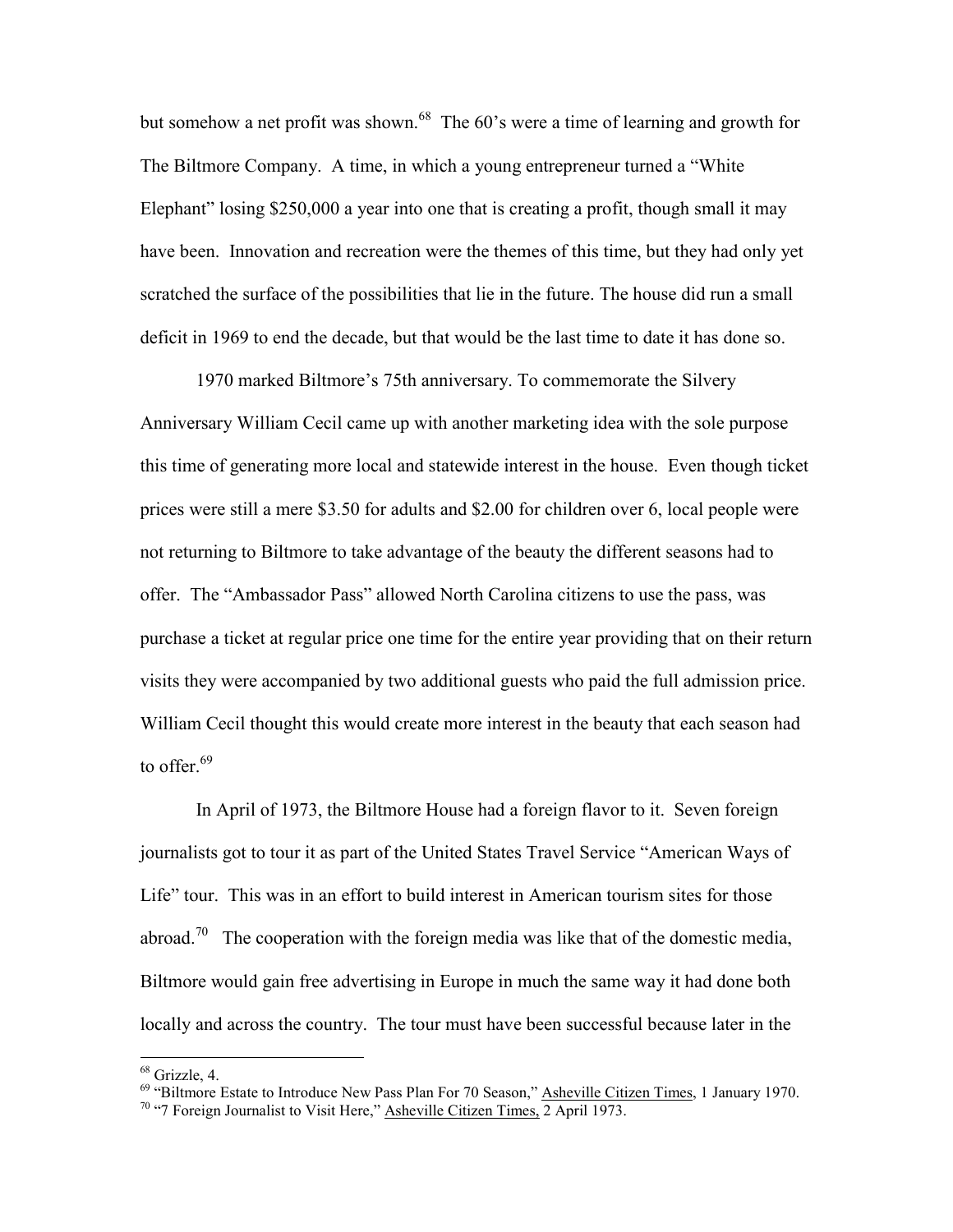year a German television film crew shot a 30-minute documentary at the house to be seen in Germany, Belgium, and Hungry early the next year.  $^{71}$  Marc Dierikx, tourism analyst from the Netherlands, says in his article, "In Pursuit of the American Dream: The Spread of the Televised American Image and the Rise of European Tourism to the United States, 1945-1980," that for Europeans their, "Favorite destinations were those best known from television and the movies." $72$ 

In 1975 Mr. Cecil put together a Christmas special to be filmed and aired as such. He was looking for something to give the house a festive atmosphere. This was also traditionally the slowest season of the year. What he hoped for was that, "this special Christmas in November will, open the doors to the Biltmore House in its Christmas finery to millions of other people in other places."<sup>73</sup> This event was so successful and received such high praise from visitors to the house while the decorations were up, that in 1976 Biltmore began to decorate specifically for the Christmas season. According to Mrs. Simms the most valuable tool they use in the marketing of Biltmore is to listen to the people who visit the estate.<sup>74</sup> One of the valuable insights that they had discovered was that during the brief period in which they had set up for Christmas to film the musical special in 1976, people really enjoyed the decorations. In 1979, the Christmas season accounted for only about 7% of yearly visitations. Now the Christmas season has been expanded and is the busiest time of the year attributing to nearly 27% of all visitors

<sup>&</sup>lt;sup>71</sup> "Biltmore House Topic of German Documentary's," Asheville Citizen Times, 10 October 1973

<sup>&</sup>lt;sup>72</sup> Marc Dierikx, "In Pursuit of the American Dream: The Spread of the Televised American Image and the Rise of European Tourism to the United States," European Contributions to American Studies, [Netherlands] 1996, 114-132.

<sup>&</sup>lt;sup>73</sup> Barbara Lake, "Christmas Came Early At Biltmore Estate," Asheville Citizen Times, 14 November 1975. <sup>74</sup> Simms.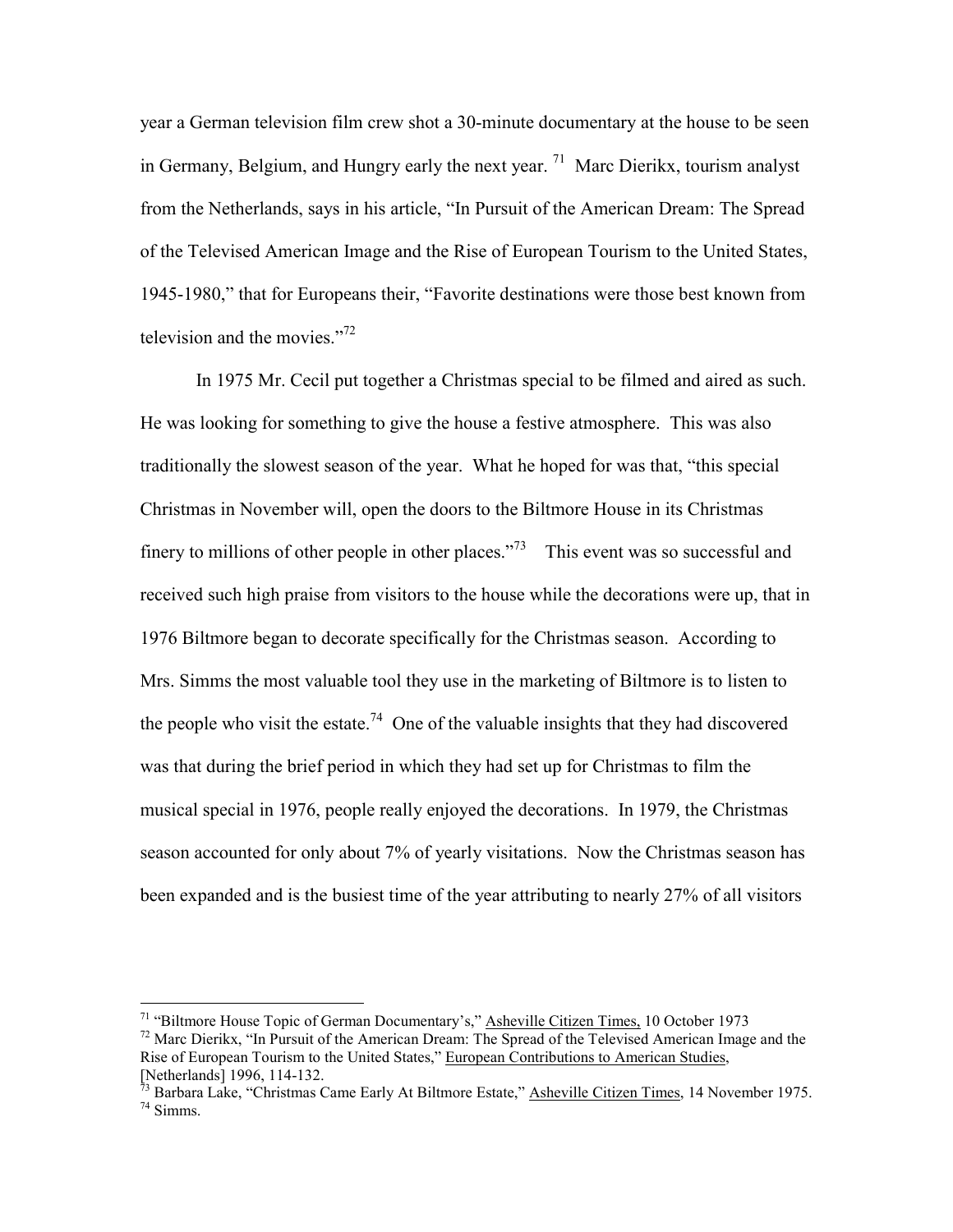for the year ending  $2000$ .<sup>75</sup> Paying attention to their guests wants has been a success in this area.

In an article by the Winston-Salem Journal, Joe Goodman chronicles some of the problems Biltmore faced in the 70s. He estimated that at that time it cost nearly three million dollars a year to keep the house open and continue the preservation of the Biltmore Estate. The new music room, just opened in 1976, cost \$100,000 by itself. The music room was left unfinished for reasons unknown. Perhaps Hunt's untimely death and the rush to open the house played a role, but there is no evidence to substantiate any particular reason. Goodman also estimated that it takes \$12,000 to \$15,000 a year to keep up maintenance of each room that is open to the public.<sup>76</sup>

In 1979 for estate tax purposes, George and William Cecil split The Biltmore Company. George received "Biltmore Dairy Farms and undeveloped estate land, (mostly the Southern portion of the property), and William received the remainder of the estate and the Biltmore Company."<sup>77</sup> This would make passing the estate on to their heirs much less complicated and also gave William Cecil entire control over the House and its surrounding properties.<sup>78</sup>

This brought William Cecil face to face with the next great challenge of the estate, how to pass the estate on to his children with an inheritance tax to be levied of up to 55% of its value.<sup>79</sup> Depending on how the government would assess the value of the estate could make the difference between keeping it private or putting it into a foundation. One major hurdle was trying to get the government to agree on the actual

l

- $77$  Clark.
- $78$  Simms.

<sup>75</sup> Miller.

<sup>&</sup>lt;sup>76</sup> Joe Goodman, "Biltmore: A Costly Treasure," Winston-Salem Journal, 30 May 1976.

 $79$  Cecil, 165.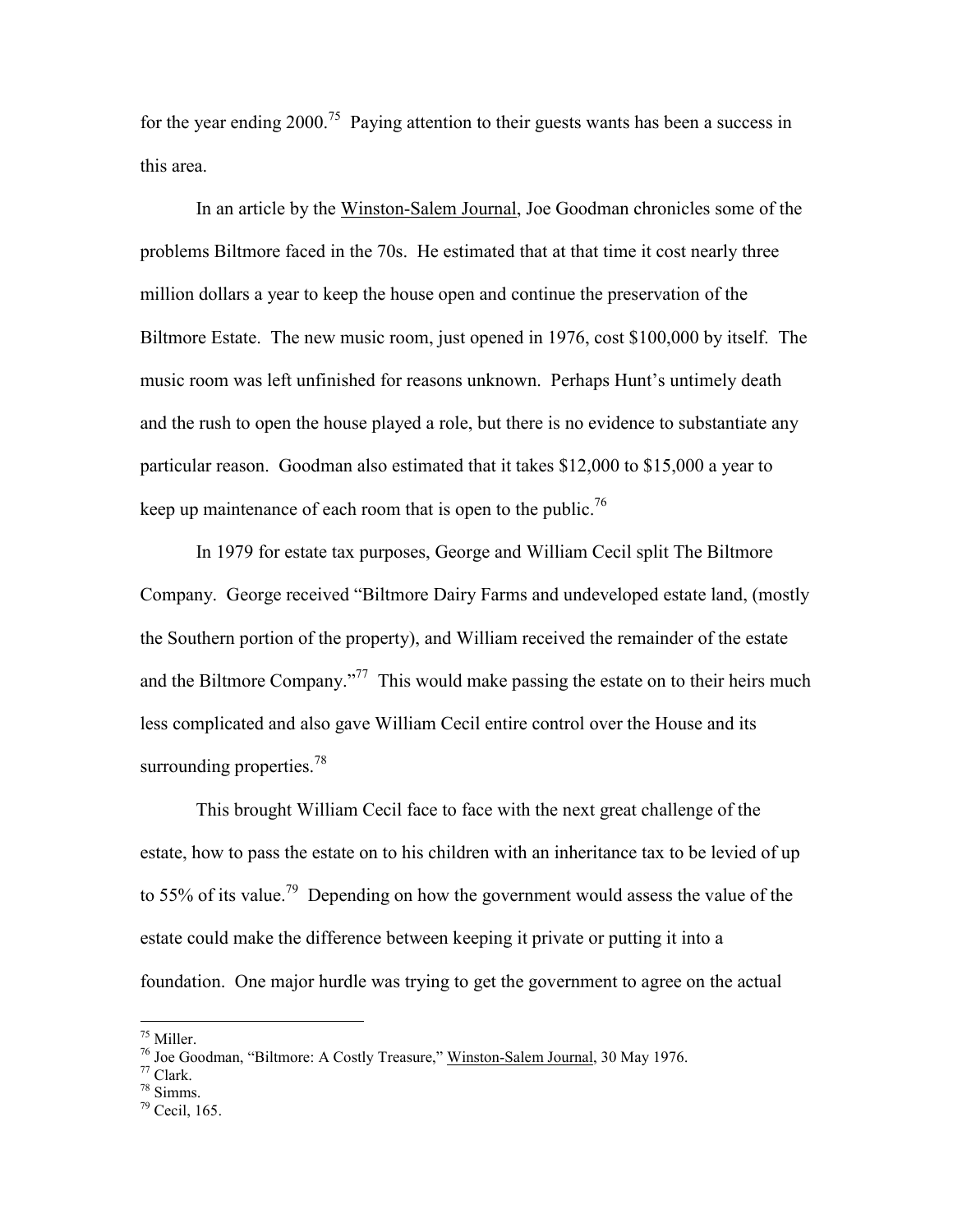value of the property years in advance of Mr. Cecil's death. His options were limited to either finding a way to pay the taxes when they became due, or turning it into a governmentally controlled not-for-profit foundation. As stated earlier, Mr. Cecil has little or no faith in the ability of either of these institutions to carry on the type of preservation necessary at Biltmore.

If he were to put Biltmore into a foundation it would be hard to continue preservation efforts. Mr. Cecil believes that "The government and not-for-profit organizations should be 'preservers of last resort', not the main preservers." He uses the Thomas Wolfe House as an example of how the government is not meant to be in the preservation business. The Thomas Wolfe House burned in 1997 and has not been restored yet. The money simply has not been funded by the State to do so. In a time of financial trouble any State run foundation is going to have a hard time receiving funding. Valery Patin states, "In some cases however, the income from these sites is used for other purposes than their preservation and development as may be justified by the economic plight. (of their host community)[sic]<sup> $m80$ </sup> Mr. Cecil believed that this option was completely unacceptable for Biltmore Estate. "With all of the foregoing thoughts in my mind I set about finding something that would fit into the Estate, but at the same time would create a cash flow sufficient, when added to the existing flow, to pay off estate taxes due at my death.<sup>81</sup> The problem of determining how much money was going to be needed was the next hurdle. After acquiring life insurance policies, taking advantage of life time giving, and exhausting all of the other avenues his attorneys could come up with, they felt they would still come up short. It was becoming very clear that in order to

<sup>80</sup> Patin.

<sup>&</sup>lt;sup>81</sup> "Draft Answers."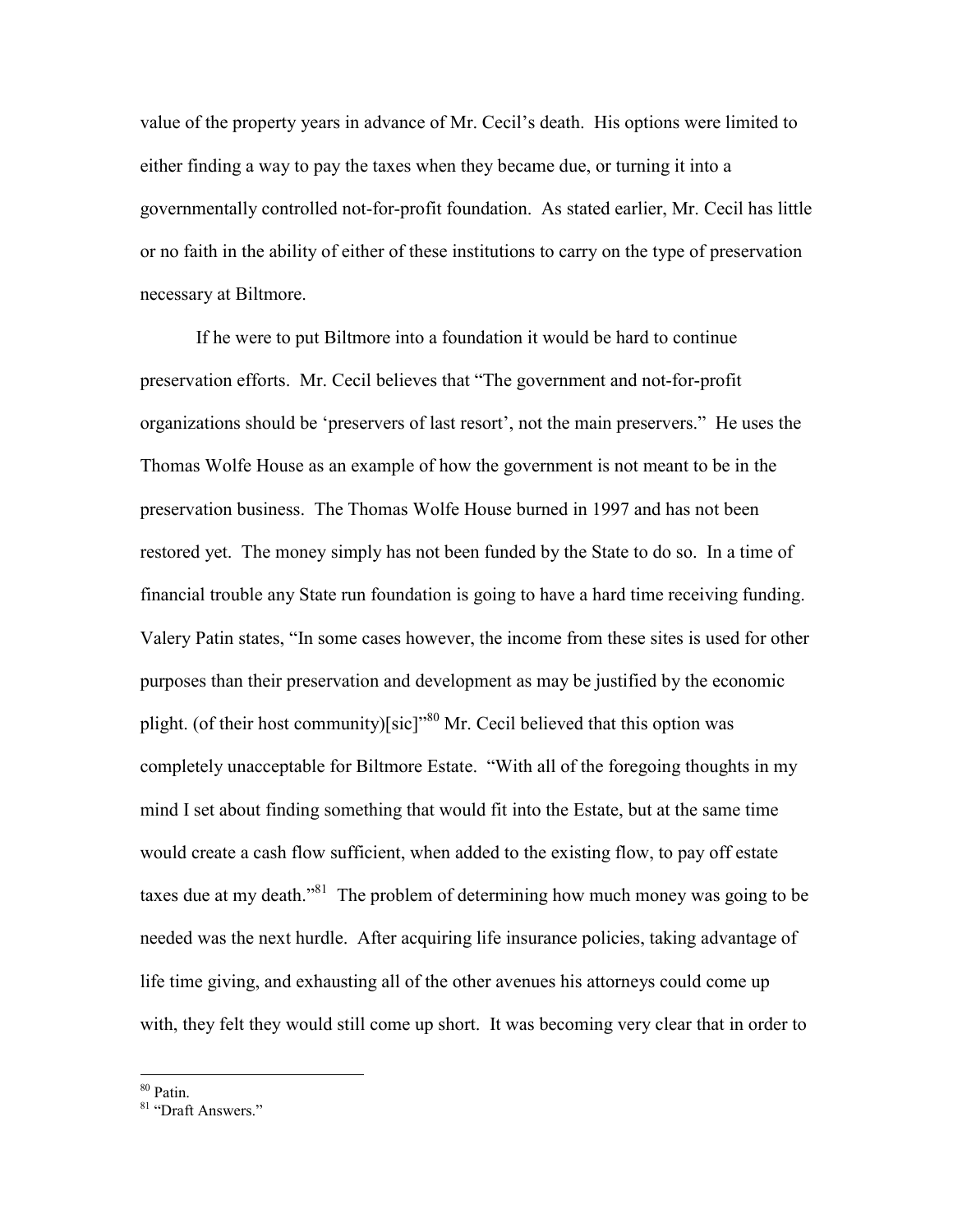keep Biltmore solvent and in family hands for the next generation, it would have to find new ways to create capital other than simply selling tickets.

A more aggressive approach would now be needed to market the Estate. It is not easy to draw tourist to heritage sites and to be effective they must show the public, "what is particularly unique about the site," says professor Listokin.<sup>82</sup> Mr. Cecil had been considering the idea of making wine on the estate since the mid  $70^{\circ}$ s.<sup>83</sup> Mr. Vanderbilt had previously made wine on the estate, and North Carolina had previously been the top wine producer in the nation containing some twenty five wineries. Some of its wines were reputed to be amongst the favorites of George Washington. In 1979 Mr. Cecil announced the opening of the Biltmore Estate Wine Company. Like most of the French Chateaus before it, Biltmore now had its own vineyards and wineries. The actual winery itself was dedicated on May 11, 1985.<sup>84</sup> A winery would certainly classify as a unique drawing attraction in the mountains of Western North Carolina.

 Deerpark Restaurant opened in 1979. The restaurant was designed to use an existing barn that was already on the premises.<sup>85</sup> The idea behind Deerpark was to create a banquet facility and also give guests a place to dine on the Estate. This was yet another way to increase revenue and add more cash to the coffers and allow for more preservation. Steve Miller suggests that the ultimate goal for all of Biltmore expansion is preservation of the house and grounds as privately run estate.<sup>86</sup>

In keeping with tradition in 1980 Biltmore again gave its guests what they had asked for, the opening of more rooms. According to Mrs. Simms, one of the most

l

<sup>82</sup> Dickinson.

<sup>83</sup> Miller.

<sup>84 &</sup>quot;Draft Answers."

<sup>85 &</sup>quot;Banquet Facility To Be Located At Biltmore Estate," Johnson City Press-Chronicle, 14 January1979 <sup>86</sup> Miller.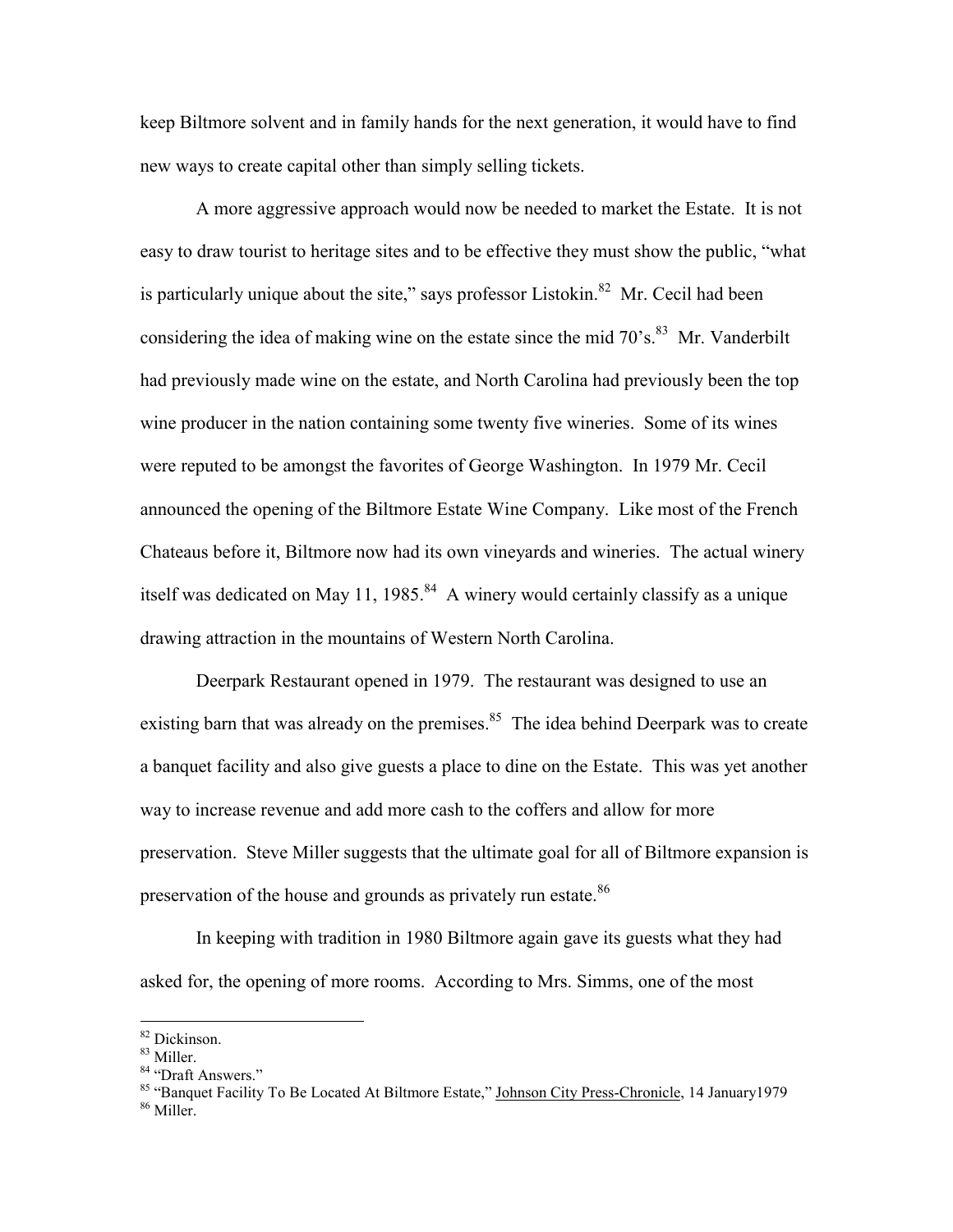requested additions to the Biltmore experience, is to see more rooms.<sup>87</sup> The basement with its huge indoor pool, gymnasium, kitchen, luggage room and many others was to be offered as a separate tour. Admission price for either tour was \$8.00, or \$12.00 for both.<sup>88</sup> In 1982 the two would be combined into a regular ticket for a price of \$12.50.<sup>89</sup> Attendance went up twenty eight percent and ticket revenues climbed fifty five percent. This was to be a trend throughout much of the 80's. For example in 1985 when the winery opened attendance went up twelve percent but admission revenues increased by seventeen percent.<sup>90</sup>

 In 1985 the most successful program at Biltmore began, Candlelight Christmas at Biltmore. Christmas was still a particularly slow time. Biltmore was open during the day but for an extra fee you could return at night and get the full benefit of the lighting displays. This is what Mr. Cecil called, "Perhaps our most glowing success story... admissions went from 24,476 in 1979 to 158,676 in 1993, or a 548 percent increase. In addition, the increase in admission revenue totals more that  $2.228$  percent.<sup> $.91$ </sup> When asked to what he attributes the success of Christmas at Biltmore, Steve Miller suggests it is due in large part to the historical accuracy. They actually have meticulous records showing how the house was decorated, the number of trees, and their placement in the house.<sup>92</sup> This is another reason I believe Biltmore Estate is a perfect example of a heritage tourism destination.

<sup>87</sup> Simms.

<sup>&</sup>lt;sup>88</sup> Nancy Brower, "Mansion Opens Up Rooms," Asheville Citizen Times, 10 March 1980

<sup>89</sup> Asheville Citizen Times, 4 December 1983

<sup>90</sup> Cecil, 161.

 $91$  Ibid.

<sup>92</sup> Miller.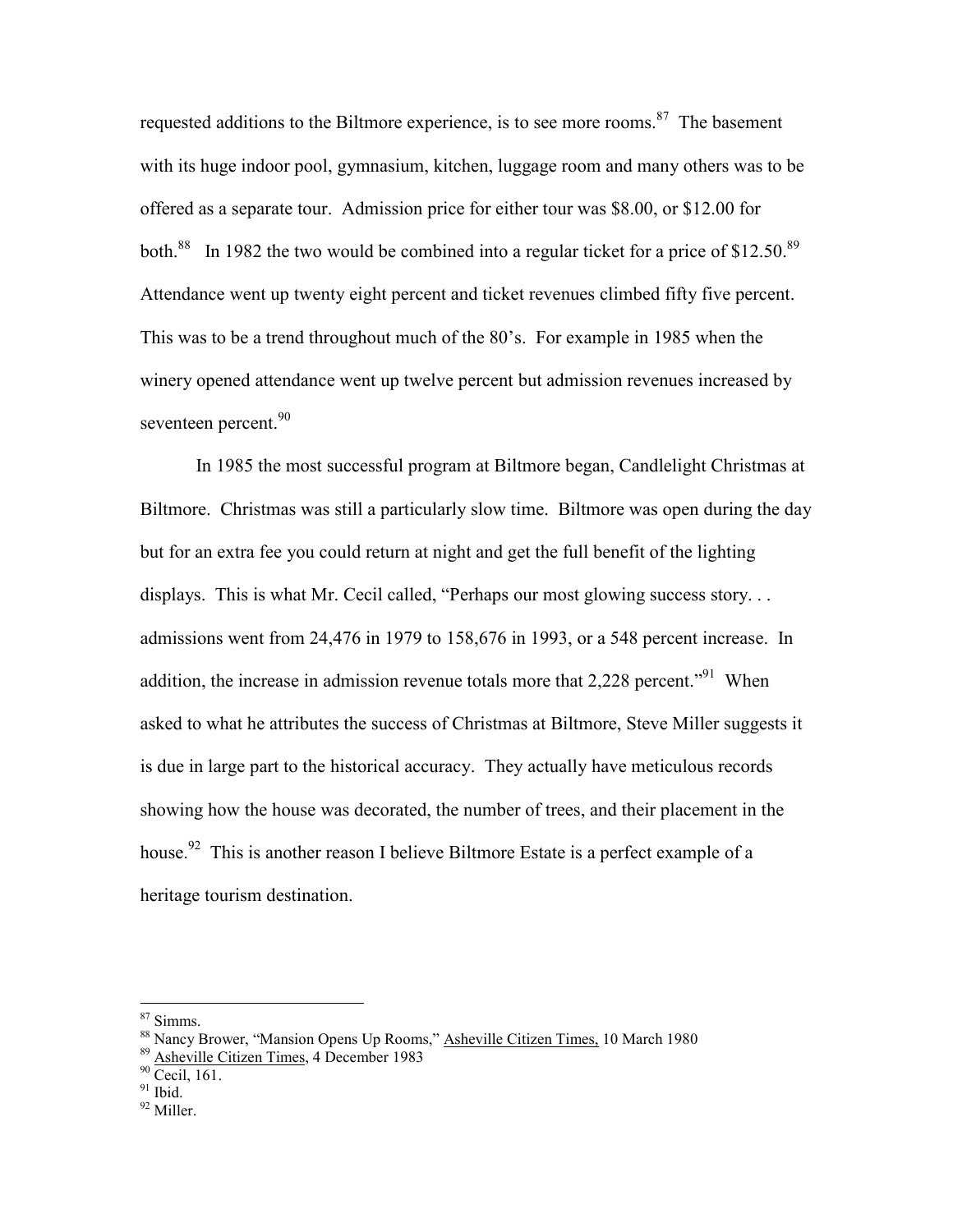After the major success of Candlelight Christmas, the marketing department would now turn its attention to another slow period of the year, spring. With the bulk of visitation in the months of July through September spring needed a special event of its own to help increase interest. The next marketing idea would be the "Festival of Flowers" campaign. This seemed like a natural fit for Biltmore since the gardens were already in bloom anyway.<sup>93</sup> The idea behind the festival was to allow people to see that the, "gardens are beautiful in the spring, with fifty thousand tulips, one of the most extensive collections of native azaleas in America (thanks to C.D. Beadle who started it in 1940) and variety of rare and valuable plantings originating to Mr. Olmstead."<sup>94</sup> Response was again overwhelming increasing spring visitation by sixty six percent from 1979 to 1994. Revenue increased by two hundred and four percent as well.<sup>95</sup>

 What the marketing department has done to increase visitation during the normally slow periods of the year is isolate the times when visitations were at their lowest points and build a special event around that particular area that fits the season, such as, Candlelight Christmas during the late fall season, Festival of Flowers in the spring, Summer Evening Concerts on the south lawn, and Michaelmas autumn harvest festival. With the exception of the Summer Evening Concerts, all of these events have helped increase visitation during slower periods of the year. The summer was already a busy time before the Concert series began.<sup>96</sup>

 With the exception of the winter months which still only have an attendance rate of eight percent, the rest of the year revenues and attendance are distributed exceptionally

<sup>93</sup> Simms.

<sup>&</sup>lt;sup>94</sup> Cecil, 162.

<sup>&</sup>lt;sup>95</sup> Ibid.

<sup>96</sup> Miller.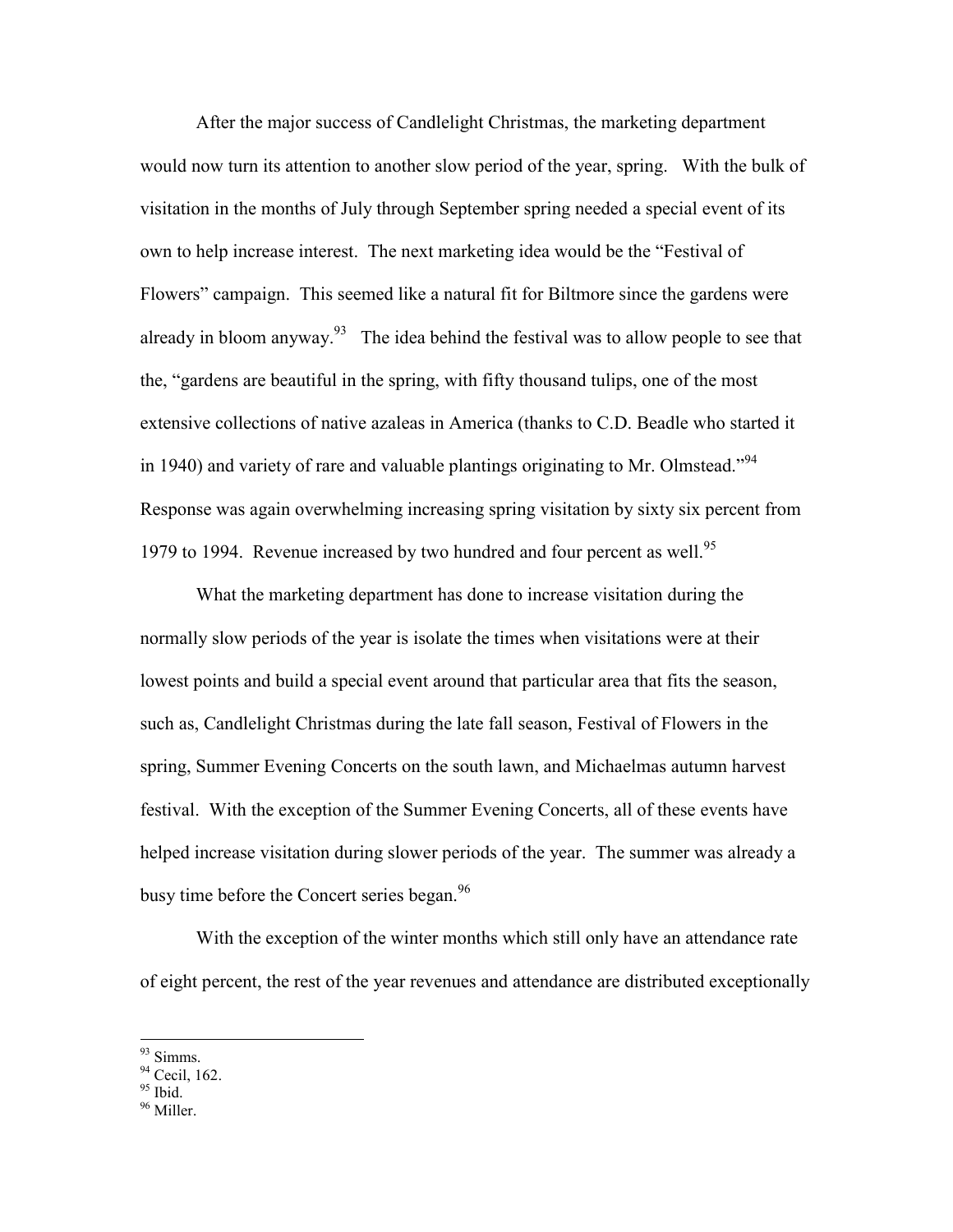well. "Due to weather conditions and just the fact that people don't travel as much during these months, we don't see a big increase in this season."<sup>97</sup> Mr. Miller also noted that this slow time allows for maintenance to be done with the least intrusion possible for our guests.

 In 1987 with the additions of the Winery and Deerpark increase in retail sales Mr. Cecil decided to renovate the stable area and turn it into a café. The stable which once housed Mr. Vanderbilt's horses was going to be, "an essential part of experiencing a grand day on Biltmore Estate.<sup>"98</sup> In keeping the café with its historical roots even the stalls which formerly included horses were renovated into booths for seating. The menu would change with the seasons.<sup>99</sup>

 Through surveys that are done while guests are visiting the Estate they are asked what would make their Biltmore experience more enjoyable, and one of the most frequent answers was still to see more of the house. "Listening to our guests has been the most important thing that we do."<sup>100</sup> In 1989, "the third floor living hall, Mrs. Vanderbilt's bath and dressing area and sewing room are restored and added to the self guided tour. Visitors again expressed there satisfaction even though ticket prices had now reached \$17.50 per person. Visitation increased by twenty two percent while admission price rose by only nine percent.<sup>101</sup> In an effort to show guest even more of the house and increase revenues without going up on general admission, the "Behind the Scenes" Tour began in 1990. For an additional \$10.00 a guest could see many of the rooms that had previously been off limits to all except for the occasional V.I.P. Members of the press

l

<sup>&</sup>lt;sup>97</sup> Ibid.

<sup>98 &</sup>quot;Biltmore Estate Opens Stable Café," Bristol Herald Courier, 25 May 1986. 4E

 $99$  Ibid.

 $100$  Simms.

<sup>&</sup>lt;sup>101</sup> Cecil, 166.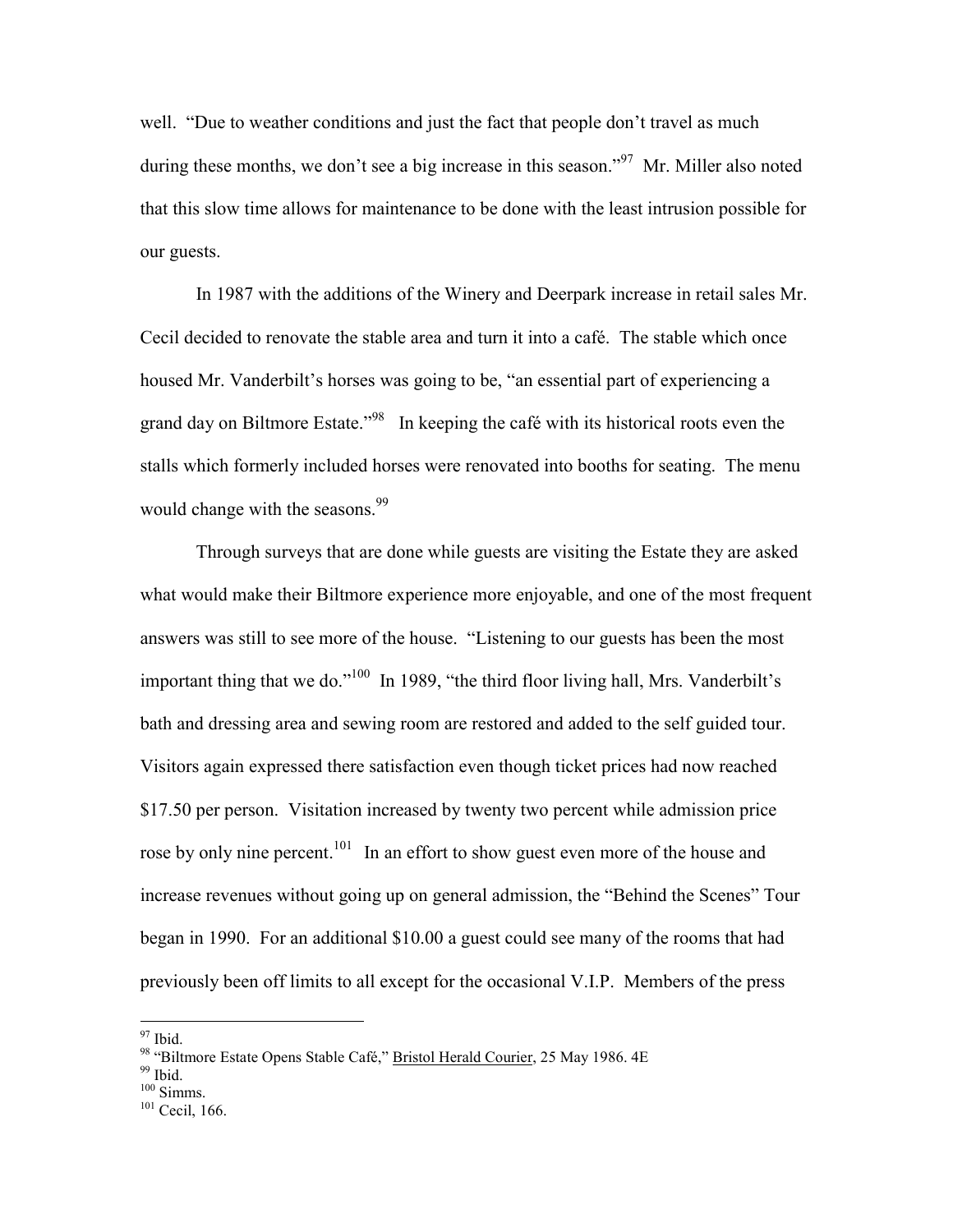were sometimes guided through these areas as well. The Behind the Scenes Tour went through the Sub-basement where some of the mechanical intricacies of the house were located, the Butler's pantry where the family's China and Crystal were stored, the 4<sup>th</sup> floor Observatory and two un-restored staff rooms could be seen, and also two unrestored guest bedrooms on the  $2<sup>nd</sup>$  and  $3<sup>rd</sup>$  floors. Men seem to prefer the sub-basement and women prefer the Butler's pantry.<sup>102</sup>

 By 1994 The Biltmore Co. was made up of four separate entities, all owned by the family of William Cecil. There is the main company that was incorporated in 1932. The Biltmore Estate Wine Co. incorporated in 1982. The Biltmore Estate Reproductions, which sells furniture and accessories based upon the Estate collection incorporated in 1992. Biltmore Estate Direct mail order catalogue featuring some of the items sold in the gift shops on the Estate was incorporated in  $1993$ .<sup>103</sup> These companies have helped Biltmore go from a business that relied almost solely on revenue generated by ticket sales to a company that is much more diverse and is closer to a fifty-fifty split between retail and admissions.<sup>104</sup> In 1960 when Mr. Cecil began his career at Biltmore the total number of employees was about 60. In 1979 when the dairy business split away the house had 129 employees. In 1994 The Biltmore Co. employed some 625 people. And today in 2001 the number is over  $1600$ .<sup>105</sup> "The Biltmore Co. has evolved into a sound company."<sup>106</sup> Since 1979 Biltmore has paid over \$10 million dollars in taxes and spent more than \$35 million in restoration. Imagine if the \$10 million spent in taxes could

l

<sup>&</sup>lt;sup>102</sup> Karen Kloman, Interviewed by author, 2 October 2001.

<sup>103</sup> Cecil, 166.

 $104$  Simms.

<sup>105</sup> Ibid.

<sup>&</sup>lt;sup>106</sup> Cecil, 166.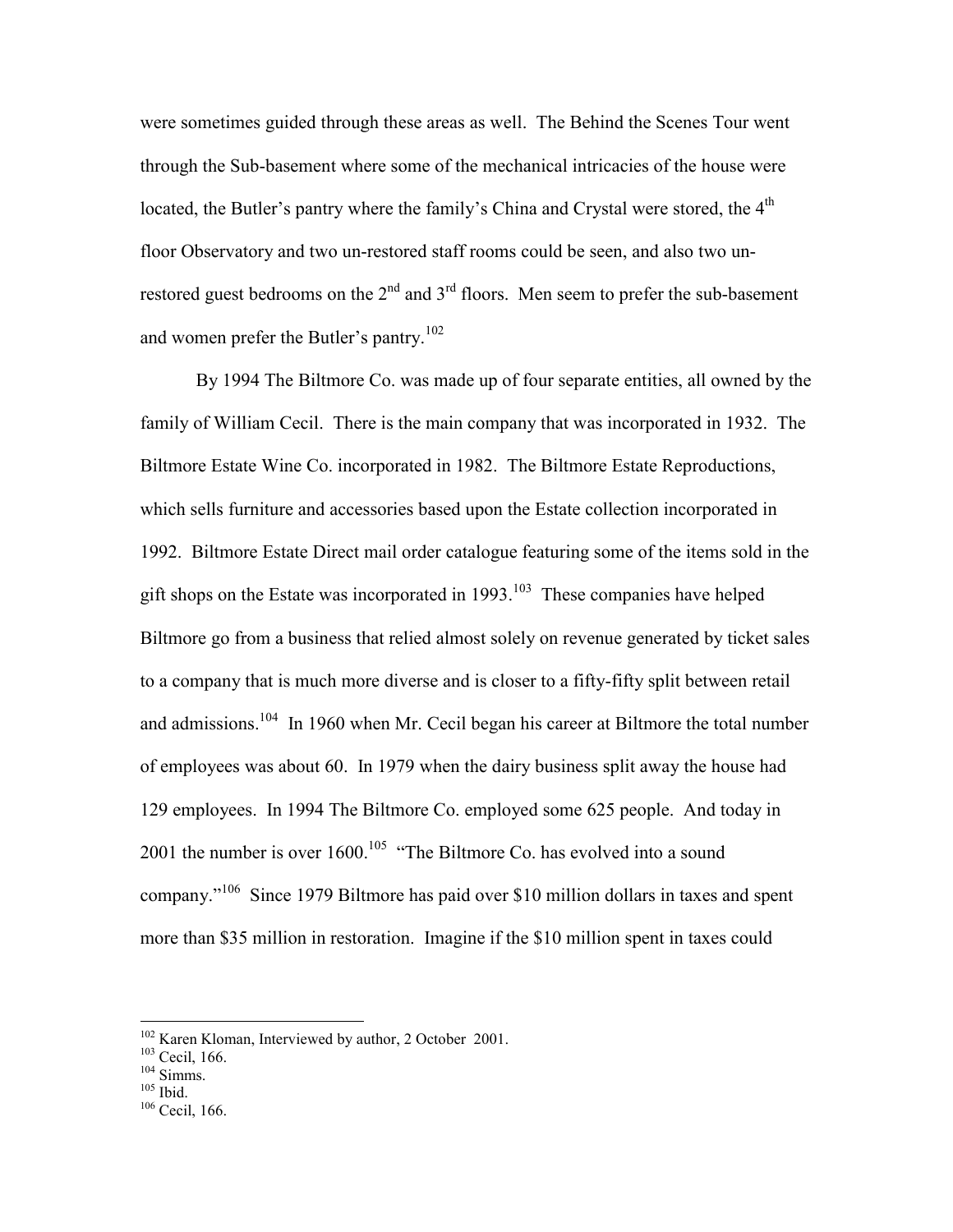have been put towards restoration as well, how much more of the house would a guest be able to see $2^{107}$ 

 Over the last century the Biltmore Estate has remained true to the vision of its founder, George Washington Vanderbilt, and remained a self-supporting Estate. They have been able to do this through the implementation of sound marketing strategies, a vision to remain private, and the ability to keep the attention of news reporters who are looking for a good story to tell, whether it be about the House, the Gardens, the Winery, the forestry projects begun on the estate, or one of the many other aspects of the Estate and its heritage. Biltmore realizes that it must sell the aura of the experience of visiting there. The marketing department has created reasons to come see Biltmore other than just come see the house. All of the events center around the "Heritage" of the Estate, and are not just designed to get you there to take your money.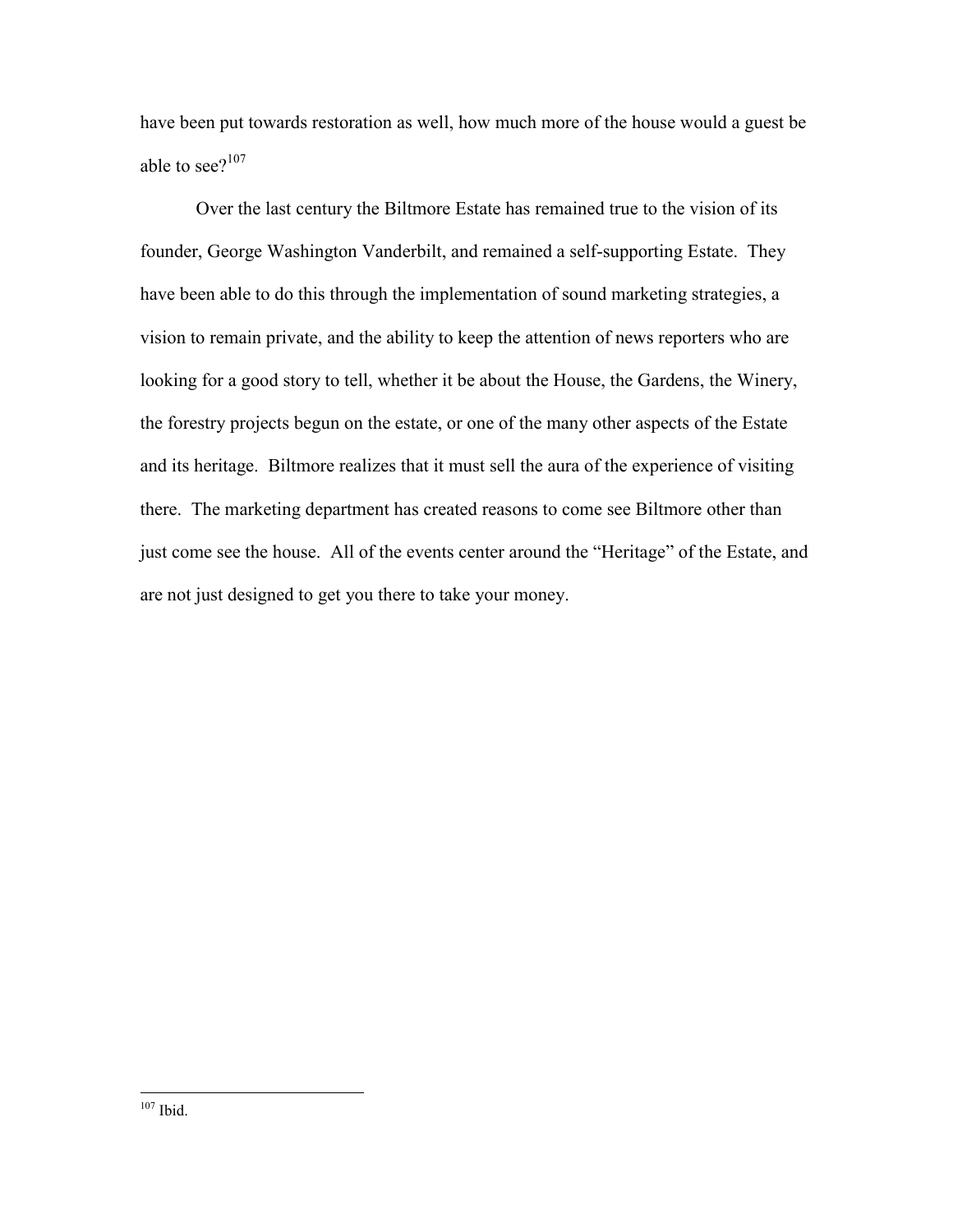### **Bibliography**

#### **Primary Sources**

- Adams, Junius G., to Eugene M. Bearden, Asheville Area Chamber of Commerce, 27 February 1930. Transcript at Biltmore Estate Archives. Asheville NC.
- Adams, Junius G., to Mr. Beadle, Superintendent of Biltmore Estate, 8 September 1930. Transcript at Biltmore Estate Archives. Asheville NC.
- Annual Pass, given to Bishop James M. Horner by George W. Vanderbilt, 1908. Transcript at Biltmore Estate Archives. Asheville NC.

Asheville Advocate, "Biltmore House Now Open Every Day." 20 March 1931.

Asheville Area Chamber of Commerce. "Resolution to persuade the owners of Biltmore to open the Estate to the public." 10 December 1929. Transcript on file at Pack Memorial Library, vertical files, vol. 7. Asheville NC.

Asheville Citizen Times,

 Blake, Barbara. "Christmas Came Early at Biltmore Estate." 14 November 1975. Brower, Nancy. "Mansion Opens Rooms." 10 March 1980. Cunningham, Paul. "Biltmore House Becomes a Star." 8 May 1967. Nye, Bill. "The Vanderbilt Estate." 25 February 1891. Ozborne, Nat. "Estate Co-owner Calls Ad Campaign the Hard Soft Sale." 21 January 1968. Sumner, C.R. "Small Group of Skilled Craftsmen Left Lasting Contributions Here." 8 July 1951. "Biltmore Estate Eligible for U.S. Marker." 23 May 1963. "Biltmore Estate to Introduce New Pass Plan for 70 Season." 1 January 1970. "Biltmore House is Thrown Open." 16 March 1931. "Biltmore House Opens Saturday." 12 March 1930. "Biltmore House Topic of German Documentary." 10 October 1973. "Biltmore Mansion Listed on Calendar." 4 December 1966. "Cecil Heads Biltmore Company." 18 January 1962. "Cecil Property Put in Company." 5 April 1932. "Extensive changes Set for Entrance to the Estate." 31 March 1962. "7 Foreign Journalist to Visit Here." 2 April 1973. 10 September 1929. 4 December 1983.

- Bartlet,C.H., to C.D. Beadle, 8 May 1930. Transcript at Biltmore Estate Archives. Asheville NC.
- Beadle, C.D., to Dr. David Fairchild, 3 April 1931. Transcript at Biltmore Estate Archives. Asheville NC.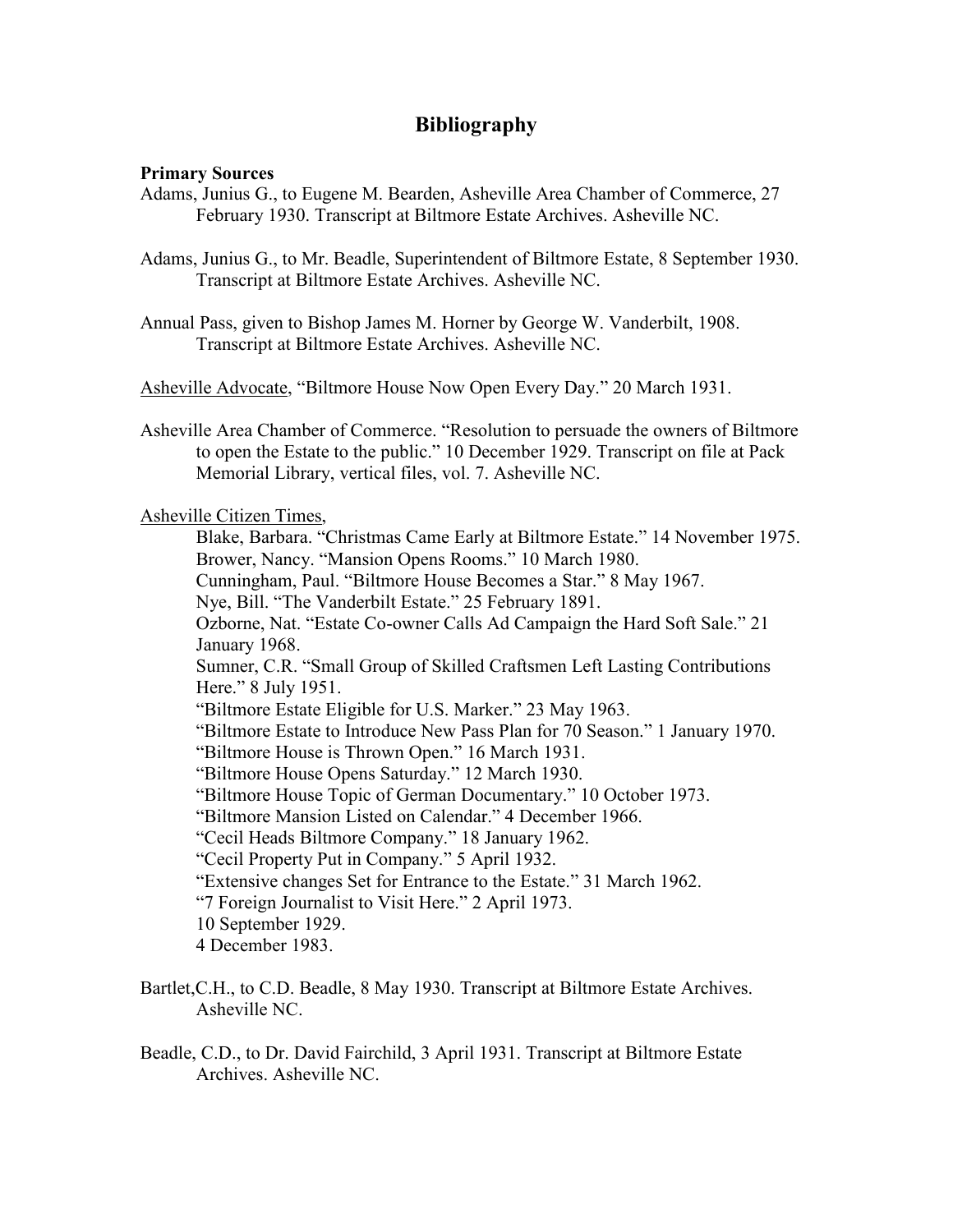Bristol Herald Courier, "Biltmore Estate Opens Stable Café." 25 May 1986.

- Biltmore Forest stage Co., "DeLuxe Sightseeing Bus Service to Biltmore House and Gardens." No date. Transcript at Biltmore Estate Archives. Asheville NC.
- Biltmore Estate, "Rules for Visitors." No Date. Transcript at Biltmore Estate Archives. Asheville NC.
- Cecil, William A.V., "Biltmore Estate and the Business of Historic Preservation." Peter Murphy, ed. In, Quality Management in Urban Tourism, New York: John Wiley and Sons Press, 1997. 157-166.

Charlotte Observer, "For and About Women." 14 February 1965.

- Cincinnati Commercial Tribune, "Biltmore House, Big Attraction Near Asheville." 22 June 1930.
- "Draft Answers to CP&L Questions." (1997?) Transcript at Biltmore Estate Archives. Asheville NC.
- Excerpts from the diary of a female student at Asheville Female College. 23 April 1893. Given to Biltmore Estate by authors daughter, Mrs. Harold Volger. Transcript at Biltmore Estate Archives. Asheville NC.

Goodman, John. "Biltmore: a Costly Treasure." Winston-Salem Journal, 30 May 1976.

- Grizzle, Ralph. "Man of the House." 18 October 2001. Transcript at Biltmore Estate Archives. Asheville NC.
- Johnson City Press-Chronicle, "Banquet Facility to be Located at Biltmore Estate." 14 January 1979.
- Kloman, Karen. Interview by author. 2 October 2001.
- Miller, Steve. Interview by author. 1 October 2001.
- Moser, Kathleen. Interview by author. 5 November 2001.
- Peoples, Ruth. "Thousands Visit Biltmore House Since Opening." (1930?). Transcript at Biltmore Estate Archives. Asheville NC.

Poindexter, Phillip. "The Biltmore Estate." Ainslee's Magazine. May 1900.

Preston, Howard. "An Essay on Monuments." The Plain Dealer, 30 October 1967. Transcript at Biltmore Estate Archives. Asheville NC.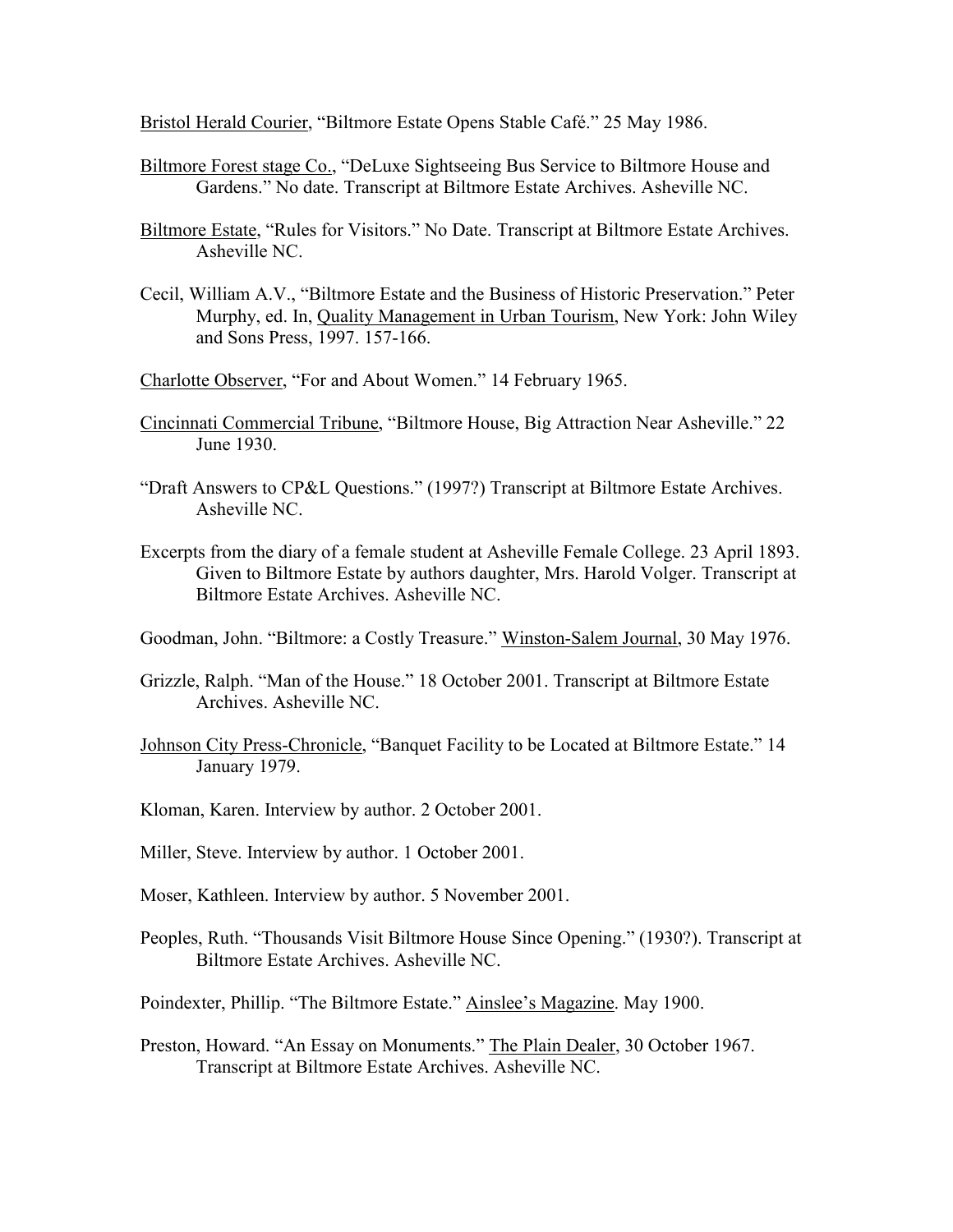Rutherfordton (N.C.) The News, "Carolinians---Know Your State." 20 March 1930.

Rutherfordton (N.C.) The News, "The Biltmore House." 20 March 1930.

Simms, Elizabeth. Interview by author. 5 September 2001.

Winters, S.R. "Biltmore Mansion, Monument to a Golden Age." The Highway Traveler, (April-May) 1947.

#### **Secondary Sources**

- Bryan, John. Biltmore, a Most Distinguished Private Place. Asheville: The Biltmore Company Press, 1994.
- Carley, Rachel. A Guide to Biltmore Estate. Asheville: The Biltmore Company Press, 2001.
- Clark, Sue. "Biltmore Estate Timeline." 2001. Transcripts in the hands of Biltmore Estate Archives.
- Clack, Sue. "Visitors Through Biltmore House and Gardens." No date, Transcripts at Biltmore Estate Archives.
- Daly, Laura and Henshaw, Cathleen. Biltmore Estate, A Young Persons Guide. Asheville: The Biltmore Company Press, 1990.
- Dickenson, Rachel. "Heritage tourism is Hot." American Demographics, September 1996.
- Dierikx, Marc. "In Pursuit of the American Dream: The Spread of the Televised American Image and the Rise of European Tourism to the United States," European Contributions to American Studies. [Netherlands] 1996, 114-132.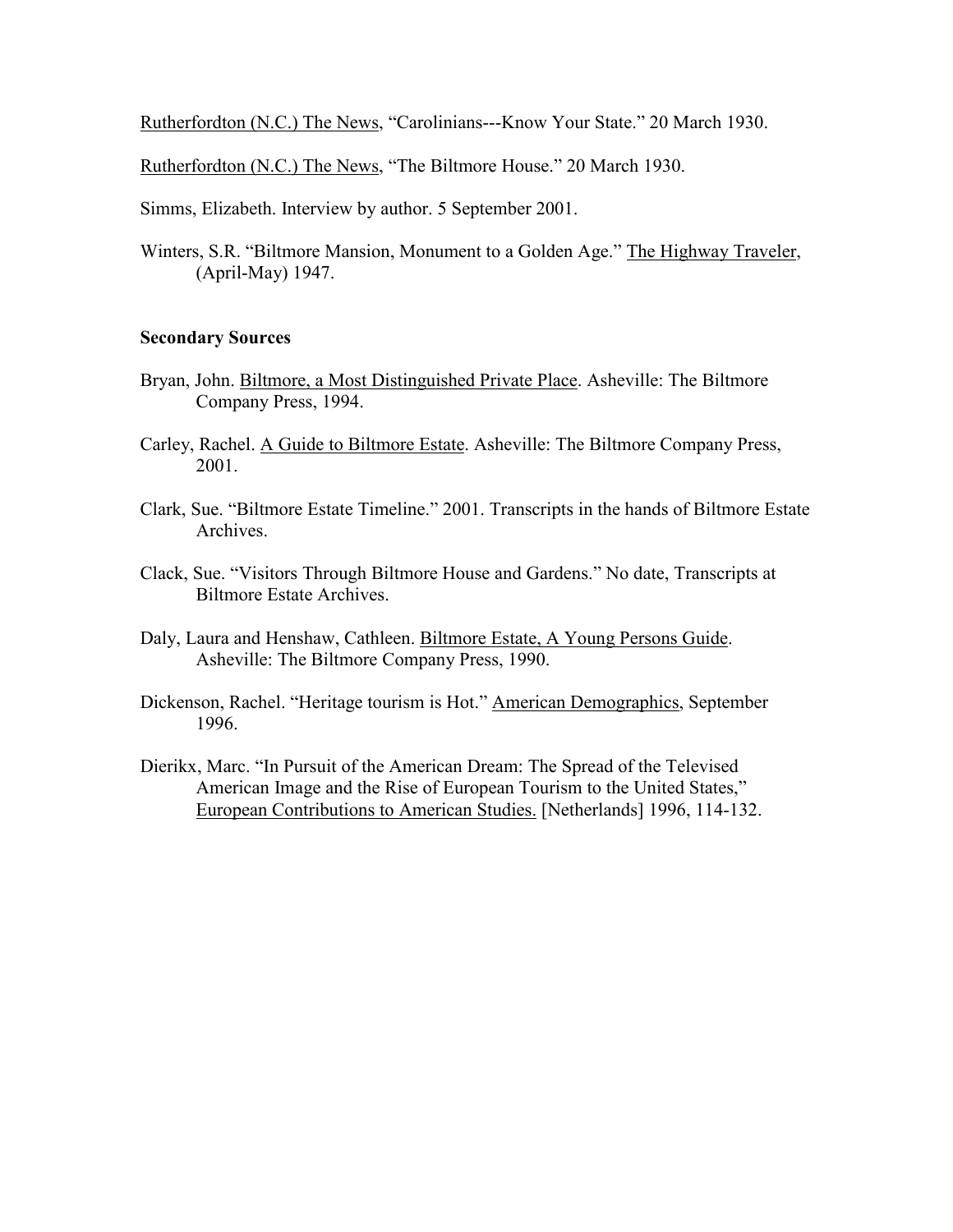Patin, Valery. "Will Market Forces Rule." UNESCO Courier, July-August 1999.

Patterson, Jerry F. The Vanderbilts, New York: Harry N. Abrams Inc. 1989.

## **Bibliography (Annotated)**

#### **Primary Sources**

- Adams, Junius G., to Eugene M. Bearden, Asheville Area Chamber of Commerce, 27 February 1930. Transcript in the hands of Biltmore Estate Archives. Asheville. Junuis Adams was the first president of the Biltmore co. The letters like this one that I found at the Estate archives give good insight into who was doing the business of the Estate during the early period when the house was first opened to the public.
- Adams, Junius G., to Mr. Beadle, Superintendent of Biltmore Estate, 8 September 1930. Transcript in the hands of Biltmore Estate Archives. Asheville.

Annual Pass, given to Bishop James M. Horner by George W. Vanderbilt, 1908. Transcript in the hands of Biltmore Estate Archives. Asheville.

 I thought this pass was unique in that it showed that the Lodge Gate really was a gate that was used to stop unwanted people from gaining access to the grounds. It also shows that Mr. Vanderbilt was kind enough to allow some guest on the property at their own convenience.

Asheville Advocate, "Biltmore House Now Open Every Day." 20 March 1931.

This was a weekly paper from the mid part of the  $20<sup>th</sup>$  century around the time that Biltmore was opening to the public.

Asheville Area Chamber of Commerce. "Resolution to persuade the owners of Biltmore to open the Estate to the public." 10 December 1929. Transcript on file at Pack memorial Library, vertical files, vol. 7. Asheville.

 I thought this was politics at its very best. Not that there is any thing wrong with all the fluff that goes along with mutual agreements, but should resolutions like this be necessary?

Asheville Citizen Times,

 Blake, Barbara. "Christmas Came Early at Biltmore Estate." 14 November 1975. Brower, Nancy. "Mansion Opens Rooms." 10 March 1980. Cunningham, Paul. "Biltmore House Becomes a Star." 8 May 1967. Nye, Bill. "The Vanderbilt Estate." 25 February 1891. Ozborne, Nat. "Estate Co-owner Calls Ad Campaign the Hard Soft Sale." 21 January 1968.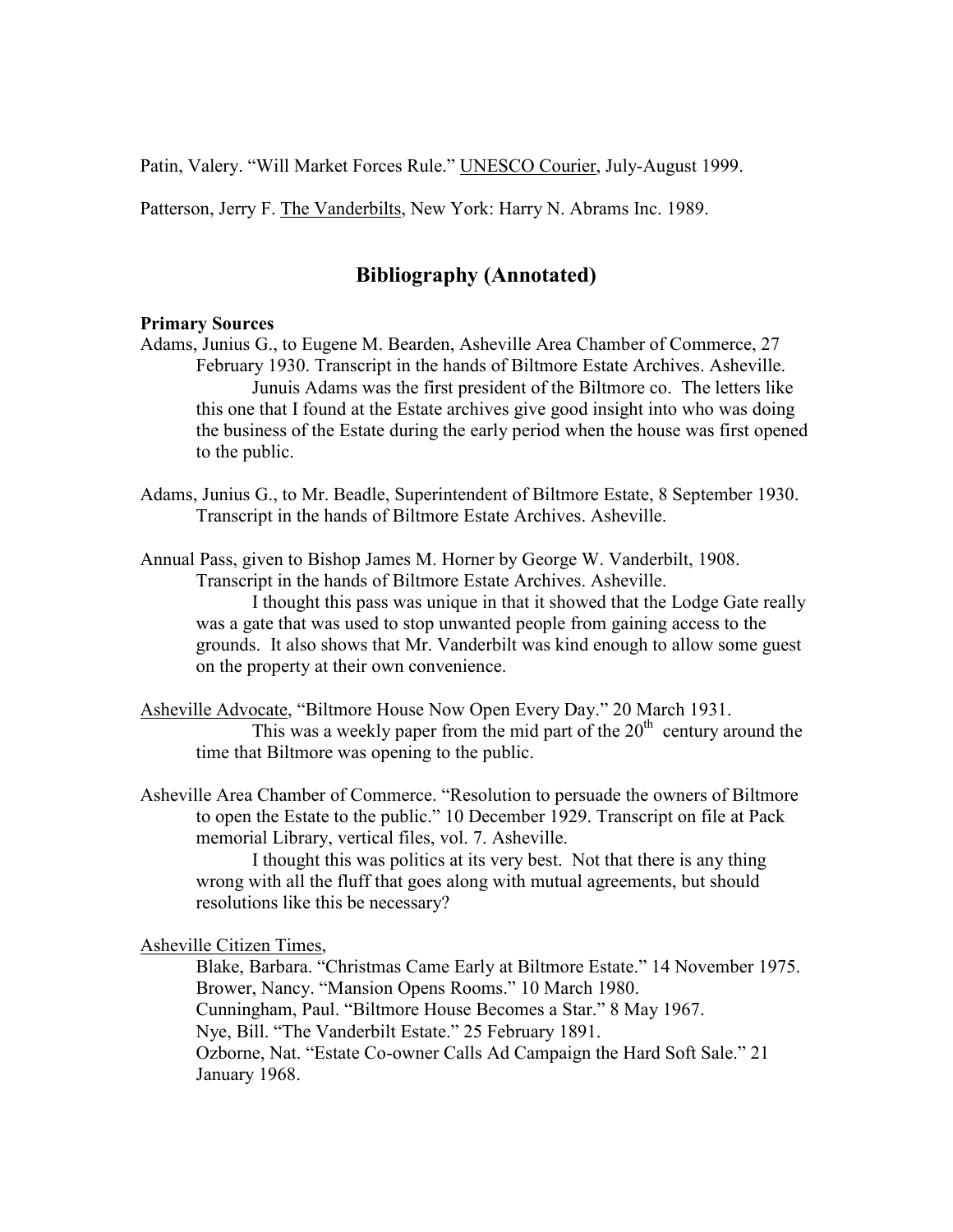Sumner, C.R. "Small Group of Skilled Craftsmen Left Lasting Contributions Here." 8 July 1951. "Biltmore Estate Eligible for U.S. Marker." 23 May 1963. "Biltmore Estate to Introduce New Pass Plan for 70 Season." 1 January 1970. "Biltmore House is Thrown Open." 16 March 1931. "Biltmore House Opens Saturday." 12 March 1930. "Biltmore House Topic of German Documentary." 10 October 1973. "Biltmore Mansion Listed on Calendar." 4 December 1966. "Cecil Heads Biltmore Company." 18 January 1962. "Cecil Property Put in Company." 5 April 1932. "Extensive changes Set for Entrance to the Estate." 31 March 1962. "7 Foreign Journalist to Visit Here." 2 April 1973. 10 September 1929. 4 December 1983.

 I believe some of the most valuable sources that I used were newspaper articles. To me they gave good insight to what was going on around the house, and how people in other areas viewed the Estate. The Biltmore Estate gets publicity from not just local papers but it receives free press from all over the world.

Bartlet, C.H., to C.D. Beadle, 8 May 1930. Transcript in the hands of Biltmore Estate Archives. Asheville.

 C.D. Beadle was the manager of the Estate at this time. Many of the documents that Biltmore has on file have his name on them. I feel that these letters were a valuable to give insight about how the estate was being run at the original opening.

Beadle, C.D., to Dr. David Fairchild, 3 April 1931. Transcript in the hands of Biltmore Estate Archives. Asheville.

Bristol Herald Courier, "Biltmore Estate Opens Stable Café." 25 May 1986.

Biltmore Forest stage Co., "DeLuxe Sightseeing Bus Service to Biltmore House and Gardens." No date. Transcript in the hands of Biltmore Estate Archives. Asheville.

 This really seemed to show how things were vastly different in the 1930s. how many people take a bus ride from the Dairy Bar to the house today instead of driving their own car?

Biltmore Estate, "Rules for Visitors." No Date. Transcript in the hands of Biltmore Estate Archives. Asheville.

 As I looked at these rules I didn't find any of them to be too restrictive but I did wonder how they were going to enforce them consistently.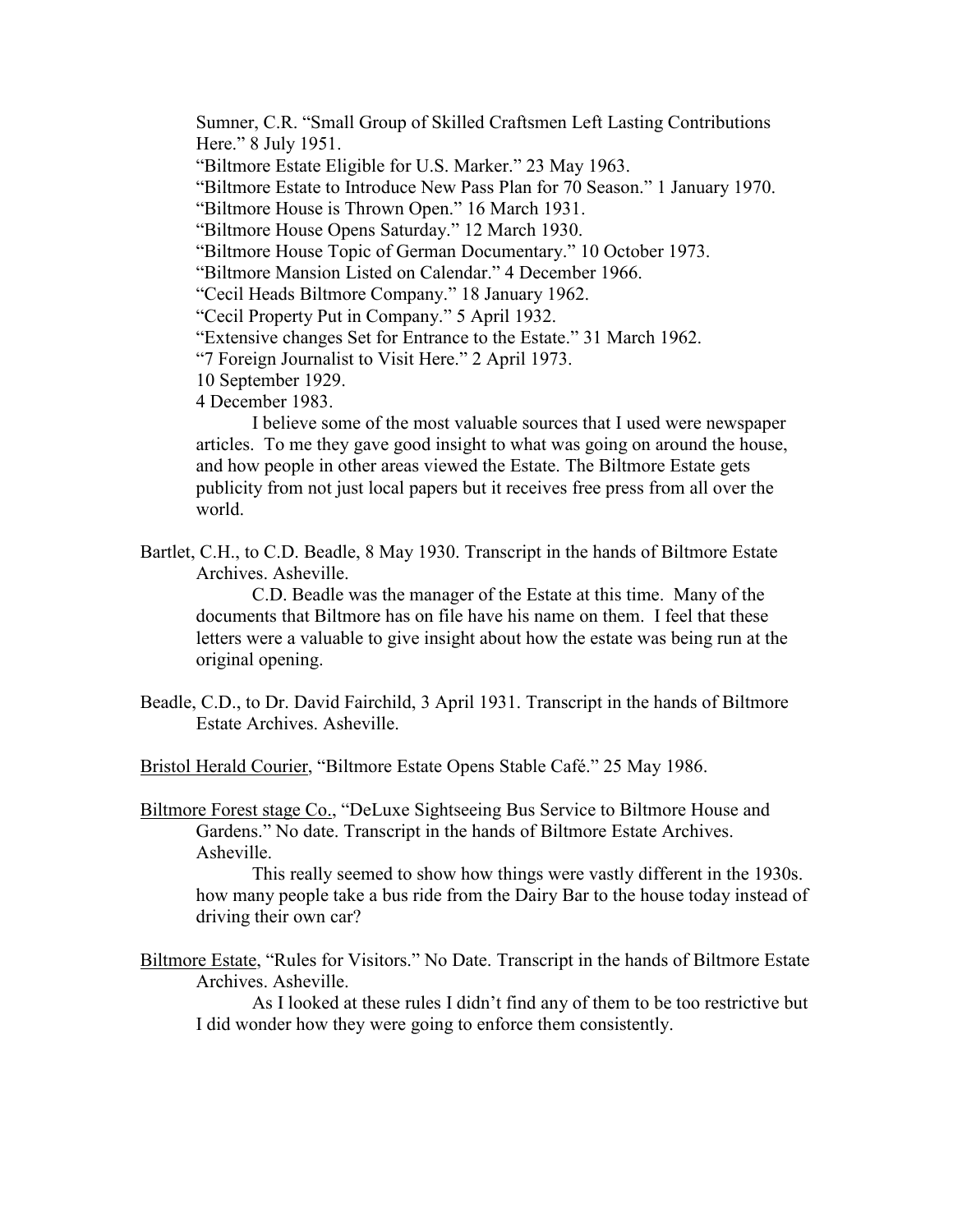Cecil, William A.V., "Biltmore Estate and the Business of Historic Preservation." Speech given at University of Victory School of Business. 11 November 1994.Transcript in the hands of Biltmore Estate Archives. Asheville.

 This speech really shows some of the things Mr. Cecil has done to be successful and also that he is really concerned with preserving the Estate and keeping it private.

Charlotte Observer, "For and About Women." 14 February 1965.

Cincinnati Commercial Tribune, "Biltmore House, Big Attraction Near Asheville." 22 June 1930.

 This and some of the other newspaper articles were used to show how other areas around the country were addressing Biltmore and cooperating with them.

"Draft Answers to CP&L Questions." (1997?) Transcript in the hands of Biltmore Estate Archives. Asheville.

 This is another document that Mr. Cecil has used to share his concern with the viability of the Estate if the government were to assess its value by breaking it up and putting a price on each individual item in the collection. It would tuely be a shame if Biltmore were to be taxed out of existence and put into a public foundation.

Excerpts from the diary of a female student at Asheville Female College. 23 April 1893. Given to Biltmore Estate by authors daughter, Mrs. Harold Volger. Transcript in the hands of Biltmore Estate Archives. Asheville.

 I found this document to be fascinating. It especially made me realize that not just men like the nuts and bolts of building. She semmed to thouroghly enjoy her visit.

- Goodman, John. "Biltmore: a Costly Treasure." Winston-Salem Journal, 30 May 1976. Who would have ever thought that it could cost so much to run the Estate? This article gave the average person a reason to understand why Biltmore had to charge so much for admission, I think it was about \$6.00 then.
- Grizzle, Ralph. "Man of the House." 18 October 2001. Transcript in the hands of Biltmore Estate Archives. Asheville.

 This is another article Mr. Cecil has helped with to get out the message that he intends to keep Biltmore private as long as possible, indeed forever if his children run it as well as he has.

Johnson City Press-Chronicle, "Banquet Facility to be Located at Biltmore Estate." 14 January 1979.

Kloman, Karen. Interview by author. 2 October 2001.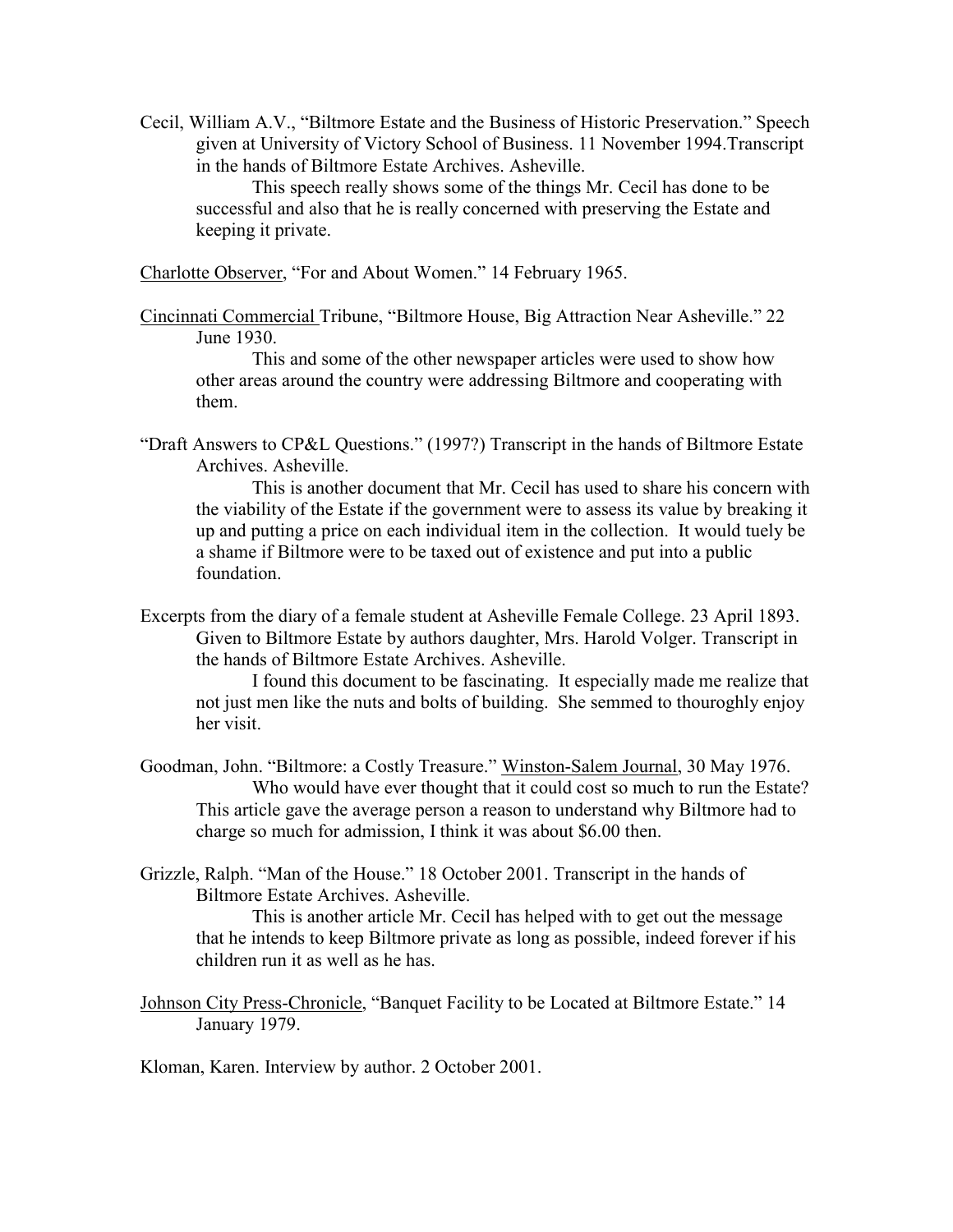This is my wife obviously. She has worked at Biltmore since 1991 on and off. She has toured school groups, done Behind the Scenes Tours and simply stood post in the house. She has good insight as to what people think when they take one of the special tours.

Miller, Steve. Interview by author. 1 October 2001.

 My interview with Mr. Miller really went well. He seems to be one of the most knowledgeable people when it comes to the day to day running of the Estate. It was exciting to get to listen to him talk about not only the history of the Estate but what is going on right now and also what the future holds.

Peoples, Ruth. "Thousands Visit Biltmore House Since Opening." (1930?). Transcript in the hands of Biltmore Estate Archives. Asheville.

 This was one of the first major articles I found done by a reporter who had visited the Estate after its opening.

- Poindexter, Phillip. "The Biltmore Estate." Ainslee's Magazine. May 1900. It's hard to imagine just how much people were enthralled with Biltmore. People in the upper crust of society couldn't seem to get enough of the Vanderbilts and their lifestyle.
- Preston, Howard. "An Essay on Monuments." The Plain Dealer, 30 October 1967. Transcript in the hands of Biltmore Estate Archives. Asheville.

Rutherfordton (N.C.) The News, "Carolinians---Know Your State." 20 March 1930.

Rutherfordton (N.C.) The News, "The Biltmore House." 20 March 1930.

Simms, Elizabeth. Interview by author. 5 September 2001.

 My interview with Mrs. Simms went really well. Though she didn't have much literature to share with me she did give me a great deal of insight into the marketing aspect of Biltmore.

Winters, S.R. "Biltmore Mansion, Monument to a Golden Age." The Highway Traveler, (April-May) 1947.

#### **Secondary Sources**

Bryan, John. Biltmore, a Most Distinguished Private Place. Asheville: The Biltmore Company Press, 1994.

 John Bryan was commissioned by Biltmore to writ this book in lieu of the centennial celebration. It is a well written scholarly portrait of the creation of Biltmore and its creators.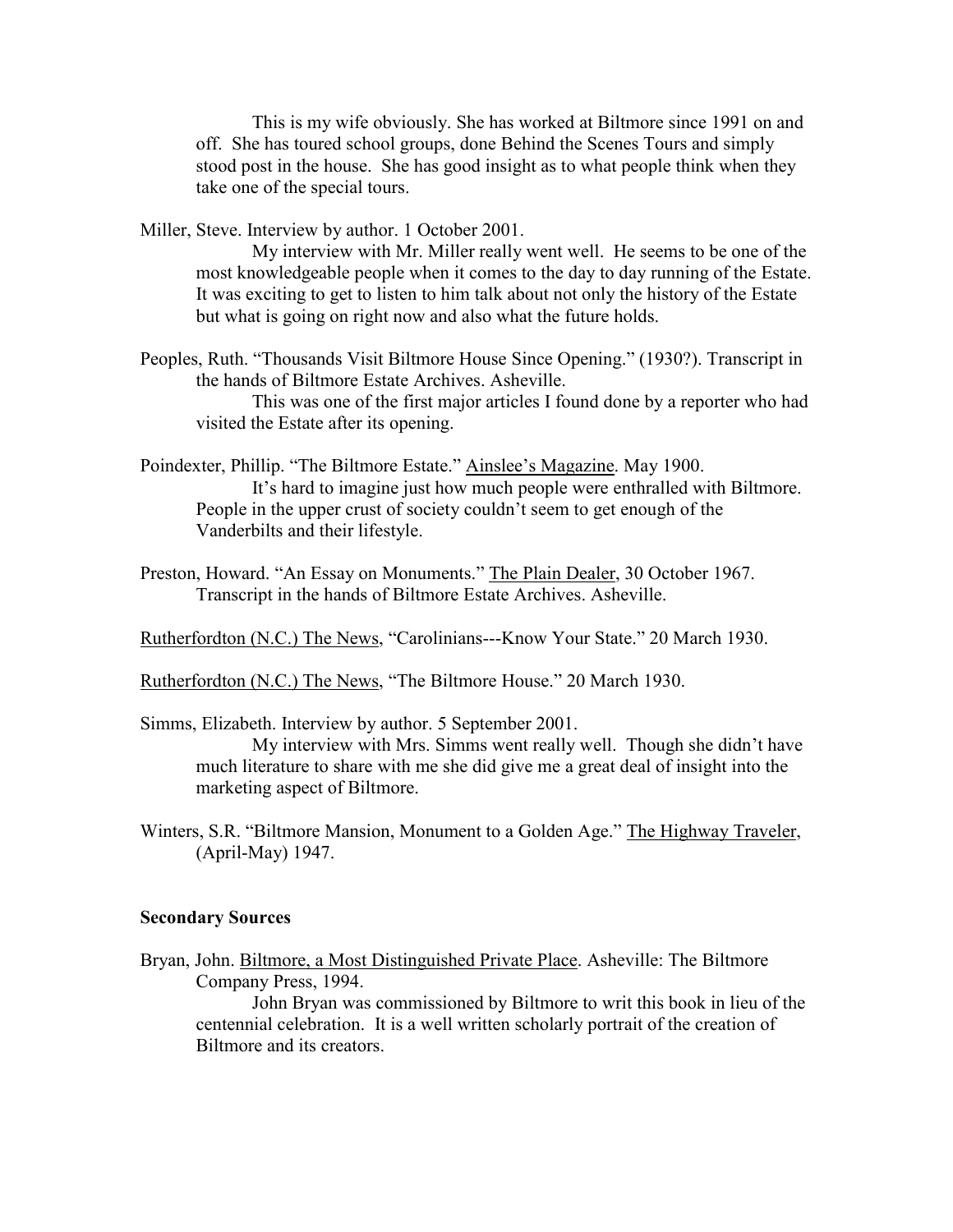Carley, Rachel. A Guide to Biltmore Estate. Asheville: The Biltmore Company Press, 2001.

 Rachel Carley is in the employ of Biltmore. She wrote this guide to accompany guest as they tour the house. It has a good amount of information about Biltmore, its creators, the collection, and some family background.

Clark, Sue. "Biltmore Estate Timeline." 2001. Transcripts in the hands of Biltmore Estate Archives.

 Sue Clarke is the resident historian at the Biltmore Co. The timeline gives a good chronological picture of the progression of events in the history of **Biltmore** 

Clack, Sue. "Visitors Through Biltmore House and Gardens." No date, Transcripts in the hands of Biltmore Estate Archives.

Daly, Laura and Henshaw, Cathleen. Biltmore Estate, A Young Persons Guide. Asheville: The Biltmore Company Press, 1990.

 Daly and Henshaw are in the employ of Biltmore. They have written a good guide to enhance a young r visit to Biltmore House.

Dickenson, Rachel. "Heritage tourism is Hot." American Demographics, September 1996.

 I could not find any information about Rachel Dickinson. American Demographics is a scholarly journal. In this article Dickinson explores what heritage tourism is all about and how it has become such a valuable part of the tourism industry.

Freeman, Allen. "Backstage at Biltmore." Historic Preservation, November-December 1995.

 Historic Preservation is a scholarly journal dealing with preservation of historic sites. Freeman does a good job discussing the past, present, and future of Biltmore and the preservation efforts that are taking place to help insure that Biltmore will be preserved for future generations.

- Gill, Brenden. "What's in a Name?" House and Garden, November 1989. Gill's article takes a good historical view of Biltmore at the time surrounding WWII.
- Kininmont, Lee-Jaye and Prideaux, Bruce R. "Tourism and Heritage are not Strangers." Journal of Travel and Research, February 1999.

 Kininmont and Prideaux are both lecturers in the field of tourism and are currently professors at the University of Queensland in Australia. This article gives insight on how to market heritage tourism sites. This is a scholarly article.